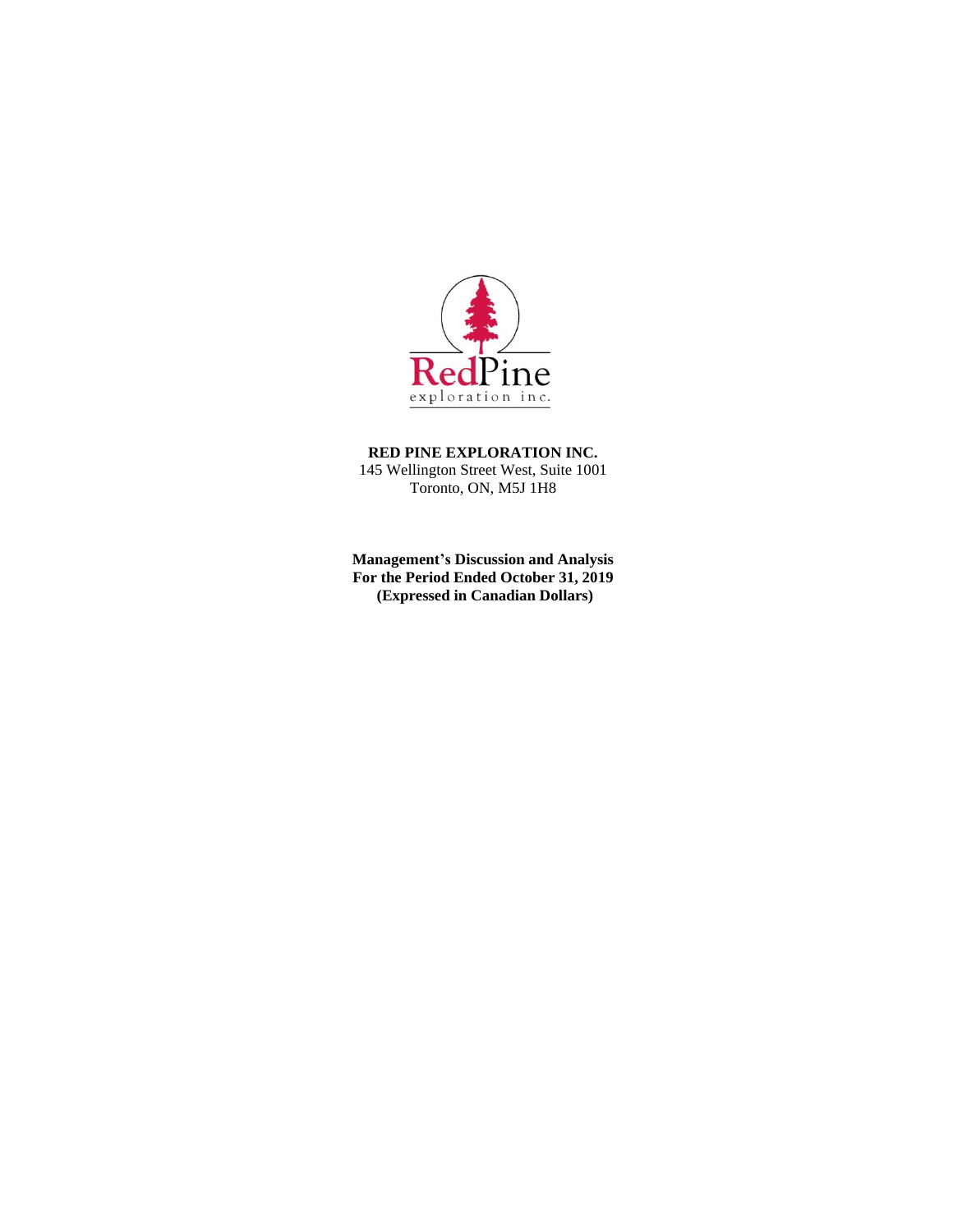# **INTRODUCTION**

This Management's Discussion and Analysis ("MD&A") of Red Pine Exploration Inc. (the "Company", "Red Pine", "we" or "our") is intended to enable readers to view the Company's performance, financial condition and future prospects through management's eyes and to provide material information to readers that may not be fully reflected in the consolidated financial statements.

This MD&A is intended to supplement and should be read in conjunction with the Audited Consolidated Financial Statements and the notes thereto for the year ended July 31, 2019 and the Unaudited Condensed Interim Consolidated Financial Statements for the period ended October 31, 2019. All financial information in this MD&A has been prepared in accordance with International Financial Reporting Standards ("**IFRS**"). All amounts presented in this MD&A are in Canadian dollars unless otherwise indicated.

Additional information relating to our company is available on SEDAR at www.sedar.com and on the company website at www.redpineexp.com.

This MD&A is dated, and the information contained herein is presented as at December 18, 2019.

# **CAUTIONARY STATEMENT ON FORWARD LOOKING STATEMENTS**

This MD&A contains forward-looking information and statements (collectively, "forward-looking statements") within the meaning of applicable Canadian securities legislation, concerning the business, operations and financial performance and condition of Red Pine Exploration Inc. Forward-looking statements include, but are not limited to, statements with respect to the estimation of commodity prices, mineral reserves and resources, the realization of mineral reserve estimates, capital and exploration expenditures, costs and timing of the exploration and development of mineral deposits, the success of exploration activities, permitting time lines, currency exchange rate fluctuations, requirements for additional capital, government regulation of mining activities, environmental risks, unanticipated reclamation expenses, title disputes or claims and limitations on insurance coverage. Generally, these forward-looking statements can be identified by the use of forward-looking terminology such as "plans", "expects" or "does not expect", "is expected", "budget", "scheduled", "estimates", "forecasts", "intends", "anticipates" or "does not anticipate", or "believes", or variations of such words and phrases or state that certain actions, events or results "may", "could", "would", "might" or "will be taken", "occur" or "be achieved" or the negative connotations thereof. All such forward-looking statements are based on the opinions and estimates of the relevant management as of the date such statements are made and are subject to important risk factors and uncertainties, many of which are beyond the Company's ability to control or predict.

Forward-looking statements are necessarily based on estimates and assumptions that are inherently subject to known and unknown risks, uncertainties and other factors that may cause the actual results, level of activity, performance or achievements of the Company to be materially different from those expressed or implied by such forward-looking statements, including but not limited to: risks and uncertainties relating to, among other things, changes in commodity prices, currency fluctuation, financing, unanticipated reserve and resource grades, infrastructure, results of exploration activities, cost overruns, availability of materials and equipment, timeliness of government approvals, taxation, political risk and related economic risk and unanticipated environmental impact on operations as well as other risks and uncertainties described under *Risks and Uncertainties* section of this MD&A for additional disclosures.

Although the Company has attempted to identify important factors that would cause actual results to differ materially from those contained in forward-looking statements, there may be other factors that cause results not to be as anticipated, estimated, or intended. There can be no assurance that such statements will prove to be accurate, as actual results and future events could differ materially from those anticipated in such statements. All of the forward-looking statements contained on this MD&A are qualified by these cautionary statements. Readers should not place undue reliance on forward-looking statements. Forward-looking statements are provided for the purpose of providing information about management's current expectations and plans and allowing investors and other to get a better understanding of the Company's operating environment. The Company expressly disclaims any intention or obligation to update or revise any forward-looking statements whether as a result of new information, events or otherwise, except in accordance with applicable securities laws.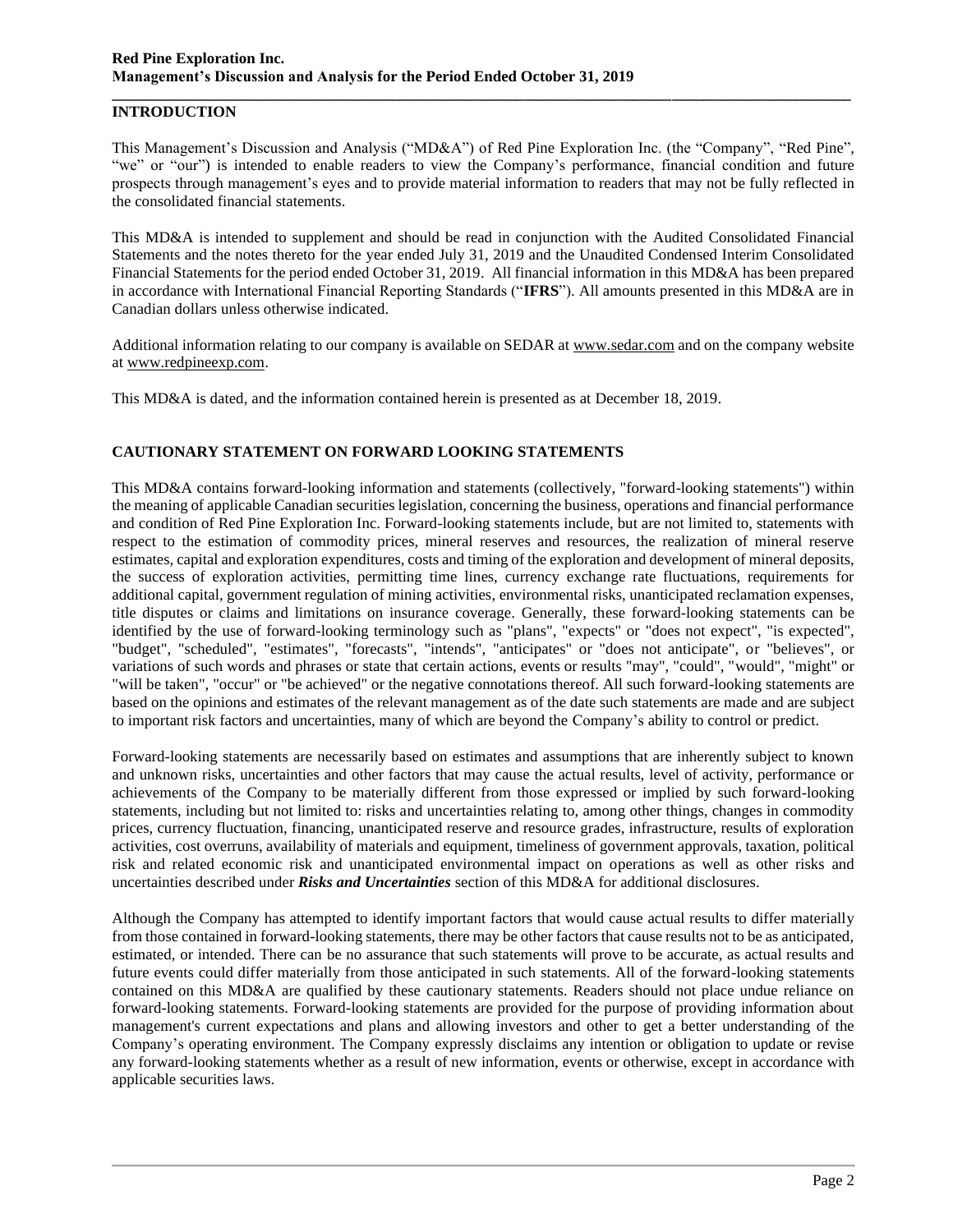# **QUALIFIED PERSON**

Quentin Yarie, P.Geo, the Company's Chief Executive Officer is the Qualified Person, as defined by NI 43-101, who has reviewed and approved the technical information disclosed in this MD&A.

**\_\_\_\_\_\_\_\_\_\_\_\_\_\_\_\_\_\_\_\_\_\_\_\_\_\_\_\_\_\_\_\_\_\_\_\_\_\_\_\_\_\_\_\_\_\_\_\_\_\_\_\_\_\_\_\_\_\_\_\_\_\_\_\_\_\_\_\_\_\_\_\_\_\_\_\_\_\_\_\_\_\_\_\_\_\_\_\_\_\_\_\_\_\_\_**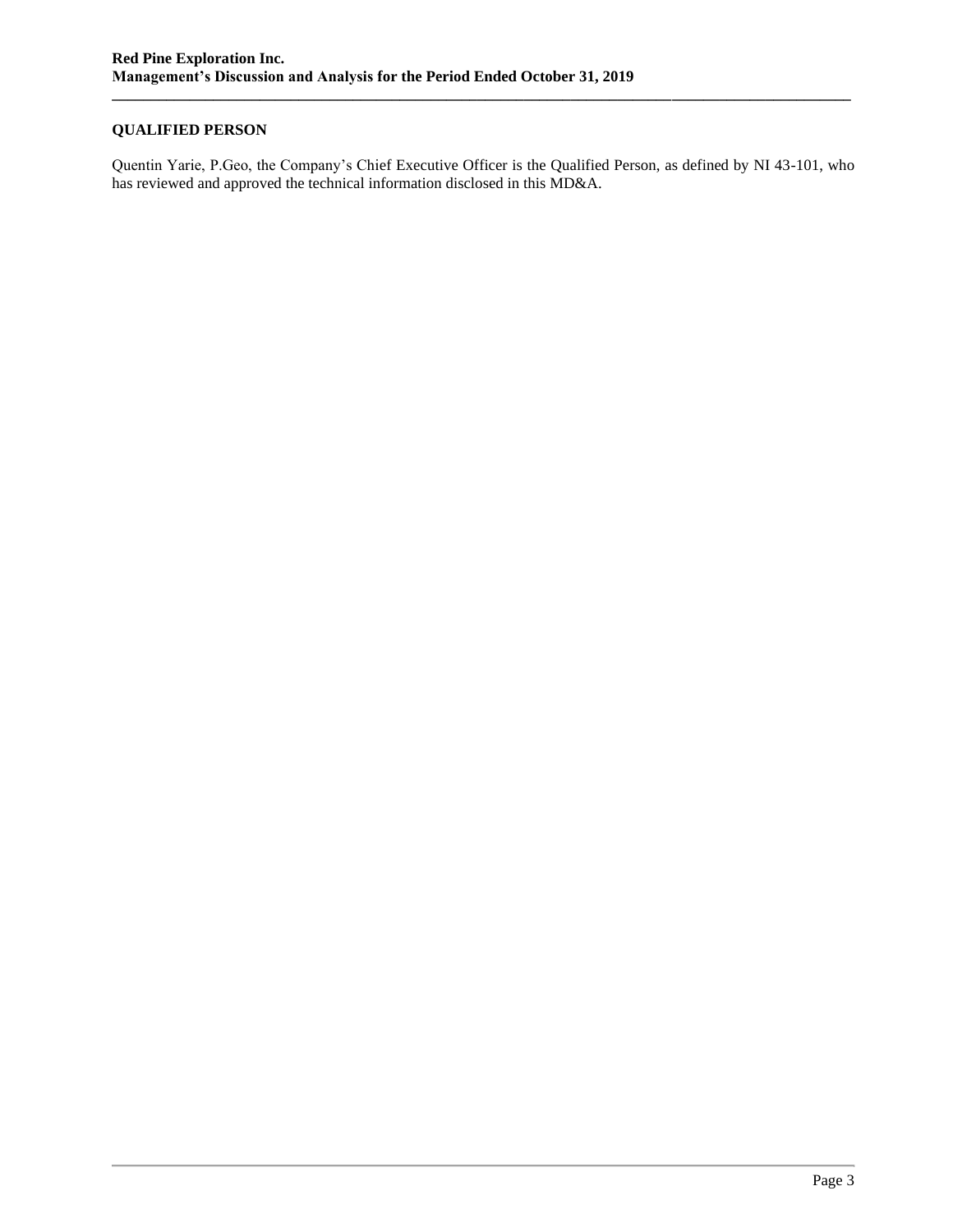#### **CORE BUSINESS AND OBJECTIVES**

Red Pine is a publicly listed corporation (TSXV: RPX) incorporated under the laws of Ontario and has a fiscal year-end of July 31,2019. Our principal business is the acquisition, exploration and development of mineral properties with a particular focus on gold exploration projects located in northern Ontario.

**\_\_\_\_\_\_\_\_\_\_\_\_\_\_\_\_\_\_\_\_\_\_\_\_\_\_\_\_\_\_\_\_\_\_\_\_\_\_\_\_\_\_\_\_\_\_\_\_\_\_\_\_\_\_\_\_\_\_\_\_\_\_\_\_\_\_\_\_\_\_\_\_\_\_\_\_\_\_\_\_\_\_\_\_\_\_\_\_\_\_\_\_\_\_\_**

The long-term business objectives of the Company are to:

- 1. acquire mineral properties it considers prospective to strengthen its portfolio of properties,
- 2. advance the geological knowledge of its mineral properties through successive exploration programs, and
- 3. determine if feasible to develop the properties into a mining operation and if deemed advantageous, dispose of its mineral properties

Our principal project consists of a 64.5% interest in the Wawa Gold Project, which is situated in northern Ontario next to the municipality of Wawa and consists of more than 6500 hectares and hosts several former mines with historic production. Citabar LP ("Citabar") remains on title for a 35.5% interest in the project (News release, December 11, 2019 under the Company's profile at [www.SEDAR.com\)](http://www.sedar.com/). At this time, the Company has not been advised whether Citibar L.P. ("Citibar") will elect to fund its portion of the 2020 exploration budget. In the event Citibar elects not to fund all, or a portion of its participating interest in the joint venture, Citabar's participating interest will be further diluted in accordance with the JV agreement. Red Pine is the operator and manager of the joint venture.

The Company has additional mineral properties situated in northern Ontario.

Our mineral properties are currently in the exploration stage and we do not operate any mines. We have not generated operating revenues or paid dividends since inception and are unlikely to do so in the immediate future. Our continued operations are dependent upon the ability of the Company to obtain financing through the proceeds of securities subscriptions for the continued exploration of its mineral properties. We have not yet determined through a feasibility study whether any of our mineral properties contain mineralization that is economically recoverable.

The value of an exploration property is highly dependent upon the discovery of economically recoverable mineralization, the long-term preservation of the Company's ownership interest in the underlying mineral property, the ability of the Company to obtain the necessary funding to complete sufficient exploration activities on the property, and the prospects of any future profitable production therefrom, or alternatively upon the Company's ability to dispose of its property interests on an advantageous basis.

Risk factors that must be considered in achieving the Company's business objectives include the risk that exploration activities may not result in the discovery of minerals or definition of any mineral resources or reserves, that significant expenses could be required to define mineral reserves, that environmental, land title and competitive issues may prevent the development of any mineral reserves, and that the Company may fail to generate adequate funding to development mineral reserves.

The Company accepts the risks which are inherent to mineral exploration programs and the exposure to the cyclical nature of mineral prices. The Company relies on the geological and industry expertise of its Toronto-based management team and engages sub-contractors to complete certain aspects of its exploration programs.

Our executive offices are situated at 1001-145 Wellington Street West, Toronto, Ontario, M5J 1H8 and our website is [www.redpineexp.com](http://www.redpineexp.com/) (which is expressly not incorporated by reference into this filing).

As of October 31, 2019, we had 16 employees in addition to the Chief Executive Officer,Chief Financial Officer, and the President. Certain professional, administrative and geological services are provided to the Company by independent contractors, including corporations and/or individuals who may be officers or directors of Red Pine. No assurance can be given that qualified employees can be retained by Red Pine when necessary.

See the *Risks and Uncertainties* section of this MD&A for additional risk disclosures.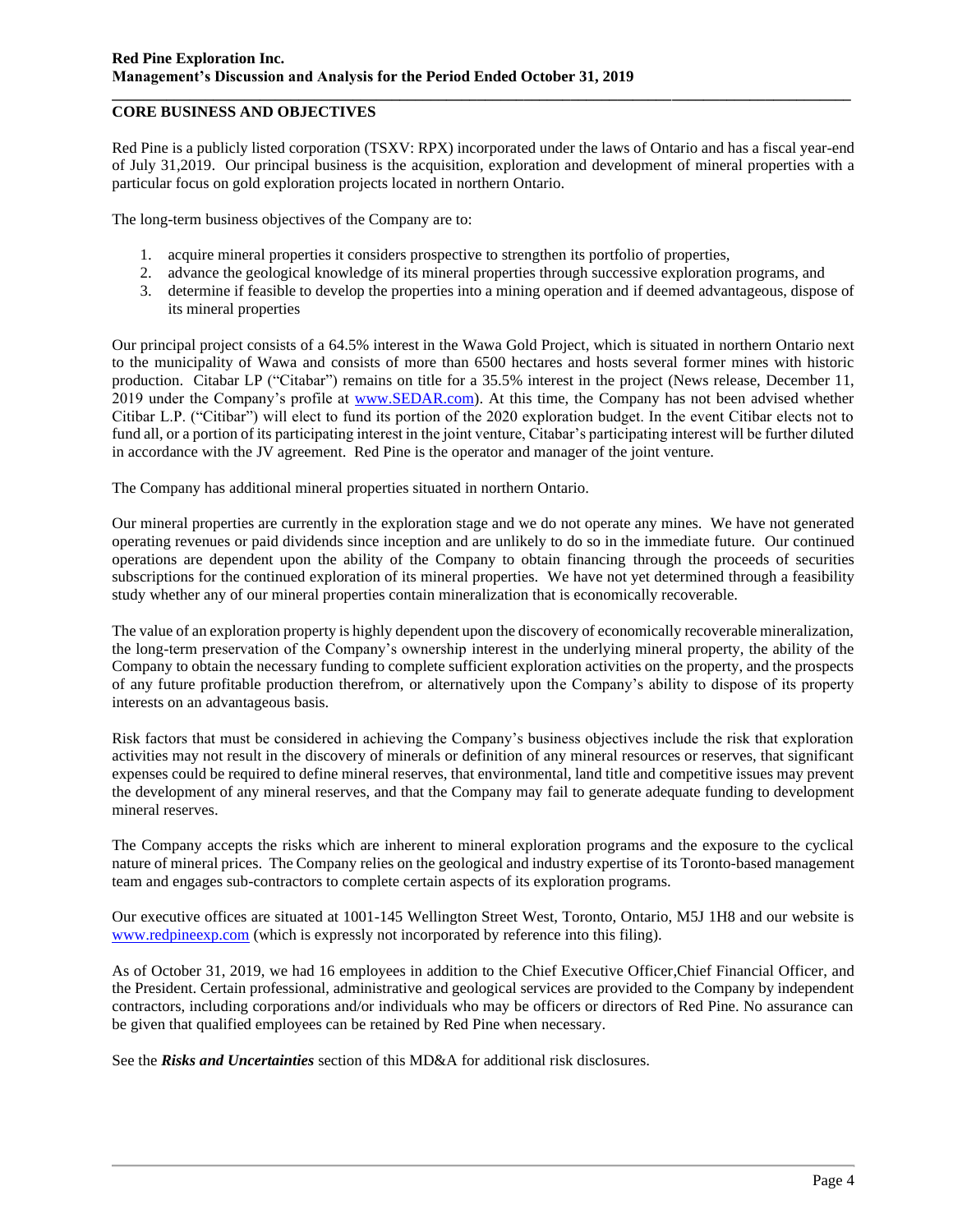### **CORPORATE HIGHLIGHTS**

#### **2019 drilling program on the Wawa Gold Project**

Red Pine's 2019 drilling program had three main objectives:

1) test the continuity of mineralization in the Hornblende Shear Zone located west of the Surluga Deposit,

- 2) test the continuation of the Surluga Deposit, at depth, beyond the current footprint and,
- 3) test the continuity of high-grade mineralization discovered at surface in the Cooper Shear Zone.

Drilling reported here in the Hornblende Shear Zone, west of the Surluga Deposit, successfully extended the strike of a zone ofgold mineralization that was discovered in 2018 (hole SD-18-178 - 0.4 g/t gold over 73.8 m, including 13 g/t gold over 1.08 m).Hole SD-19-277 indicates that the higher-grade gold mineralization intersected in SD-18-178 extends along strike to the Northin the Hornblende Shear Zone. In addition, holes SD-19-276 and SD-19-277 continue to show that multiple gold-bearing structures are located between the Hornblende Shear and the Surluga Deposit. SD-19-277 indicates these structures host significant gold mineralization.

**\_\_\_\_\_\_\_\_\_\_\_\_\_\_\_\_\_\_\_\_\_\_\_\_\_\_\_\_\_\_\_\_\_\_\_\_\_\_\_\_\_\_\_\_\_\_\_\_\_\_\_\_\_\_\_\_\_\_\_\_\_\_\_\_\_\_\_\_\_\_\_\_\_\_\_\_\_\_\_\_\_\_\_\_\_\_\_\_\_\_\_\_\_\_\_**

Drilling below the Surluga Deposit successfully showed that the mineralization of the deposit extends at depth. The results from SD-19-282 indicate that higher-grade mineralization occurs in the down-dip extension of the structure that hosts the Surluga deposit - the Jubilee Shear Zone. Hole SD-19-281 and SD-19-282 successfully extended the known strike length of gold mineralization in the Minto B Shear Zone to the north. The new mineralized structure discovered in hole SD-19-283 shows that new zones of mineralization are possible in the footwall of the Surluga Deposit, parallel to the Jubilee Shear Zone. This indicates that future diamond drilling, in the down-dip extension of the Jubilee Shear Zone, could lead to the discovery of new gold-bearing structures that could host significant zones of gold mineralization, thereby extending the Surluga Deposit.

Results from the Jubilee Shear Zone intersections (beneath the Surluga Deposit) in holes SD-19-283 and SD-19-284 are still pending. In the Cooper Shear Zone, diamond drilling proved that the structure extends at depth. Despite the observation of visible gold in some of the intercepts, drilling results did not replicate the high-grade mineralization encountered at surface with channel sampling. The Company believes that a very high nugget effect is responsible for the lack of grade continuity observed in the drill results of the Cooper Shear Zone. The high nugget effect would explain why some samples containing visible gold resulted in assay results that were below the gold detection threshold of the analytical method.

### **Wawa Gold Project Background**

In July 2019, Red Pine filed a new NI 43-101 Technical Report for the Wawa Gold Project that outlines two (2) new resource estimates for the property:

Surluga Deposit has an indicated resource of 1.2 million tonnes grading 5.31 g/t for 205,000 ounces gold and an inferred resource of 2.36 million tonnes grading 5.22 g/t for 396,000 ounces gold

Minto Mineral Resources reported at a 3.5 g/t cut-off which is supported by the following economic assumptions for potential underground cut and fill mining: Gold Price: \$1,200 USD, Gold Recovery: 90%, Operating Expense (OPEX): CAD \$160 / tonne (\$120 mining, \$25 milling, \$15 G&A).

### **FUTURE OUTLOOK AND PLAN**

The Wawa Gold Project delineation program is designed to both expand and increase confidence in the existing inferred and indicated gold resources. The drilling, trenching and mapping programs are expected to continue throughout 2019 and 2020 through the approved program to yield significant advancements in the status of the identified resources. The Company is focused on efficient, rapid exploitation and plans to increase the size of the deposits in the near future. Results and plans for the Wawa Gold Project are discussed in further detail in the section titled Exploration and Evaluation Activities.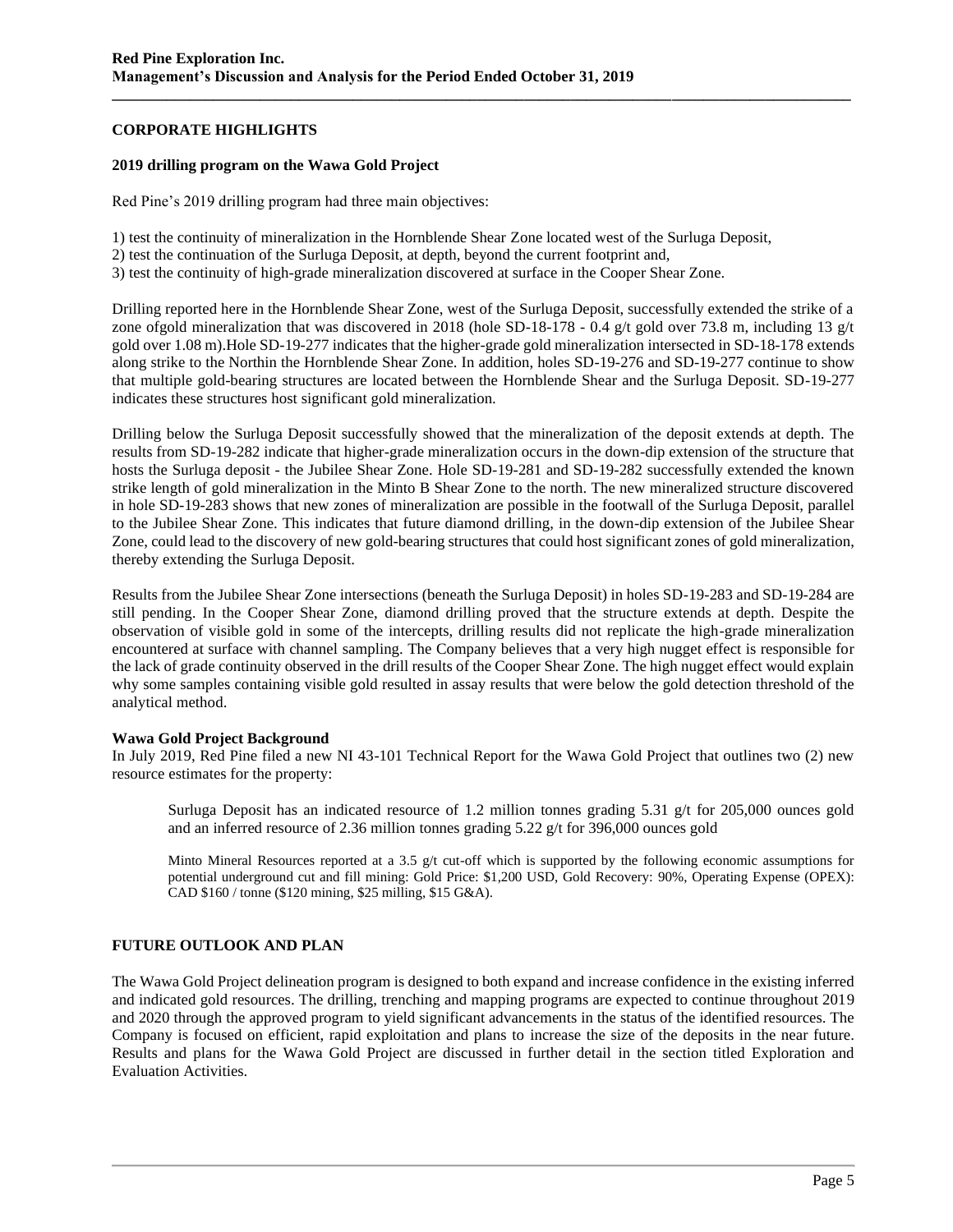# **EXPLORATION AND EVALUATION ACTIVITIES**

During the period ended October 31, 2019, the Company's exploration activities have focused on the Wawa Gold Project.

**\_\_\_\_\_\_\_\_\_\_\_\_\_\_\_\_\_\_\_\_\_\_\_\_\_\_\_\_\_\_\_\_\_\_\_\_\_\_\_\_\_\_\_\_\_\_\_\_\_\_\_\_\_\_\_\_\_\_\_\_\_\_\_\_\_\_\_\_\_\_\_\_\_\_\_\_\_\_\_\_\_\_\_\_\_\_\_\_\_\_\_\_\_\_\_**

Red Pine holds a 64.5% interest in the Wawa Gold Project and is the Manager and Operator of the project. The exploration strategy is to increase and quantify the gold resource on the property. This is being done through continued exploration and delineation intended to increase the Company's understanding of the gold bearing mineralization. Over the past 12 months, Red Pine drilled 11,221 meters for a total of 284 drills holes and 68,595 meters of drilling being completed on the project as of October 31, 2019 and finalized the sampling of 42,000 metres of historic core that was never sampled by previous operators of the project (initiated in February 2016). Mechanized stripping and channel sampling were completed on the Cooper Shear System, Grace Deformation Zone and the southern extension of the Jubilee Shear Zone. Drilling is now completed for the year..

Golder Associates completed the new resource estimate, effective May 31, 2019 for the Wawa Gold Project (detailed information included in CORPORATE HIGHLIGHTS). The new Mineral Resource estimate for the Wawa Gold Project was evaluated for an underground mining scenario and is reported at a 2.7 g/t cut-off within a 2 g/t envelope, and now stands at 1,307,000 tonnes at 5.47 g/t for 230,000 ounces gold in the Indicated category and 2,716,000 tonnes at 5.39 g/t for 471,000 ounces gold in the Inferred category. The new resource model will become an important strategic exploration tool as the project advances.

The Wawa Gold Project consists of 371 unpatented and 164 patented or leased mining claims totaling 6,519 hectares (ha) and hosts eight past producing mines with a combined historic production of 120,000 oz. Au at an average grade of 9.04 g/t. The project area is located approximately 2 kilometers east of the Town of Wawa in northern Ontario.

Net Smelter Royalties ("NSR"):

The Company retains a 1.5% NSR on approximately 75 square kilometers of claims 20 km east of Goldcorp's Borden Gold project near Chapleau, Ontario. The underlying property package was sold to Probe Mines Ltd. in November 2012. Other Properties

As of October 31, 2019, the Company retains the Cayenne, Algoma-Talisman, Mortimer, Mount Logano and Moffatt Properties.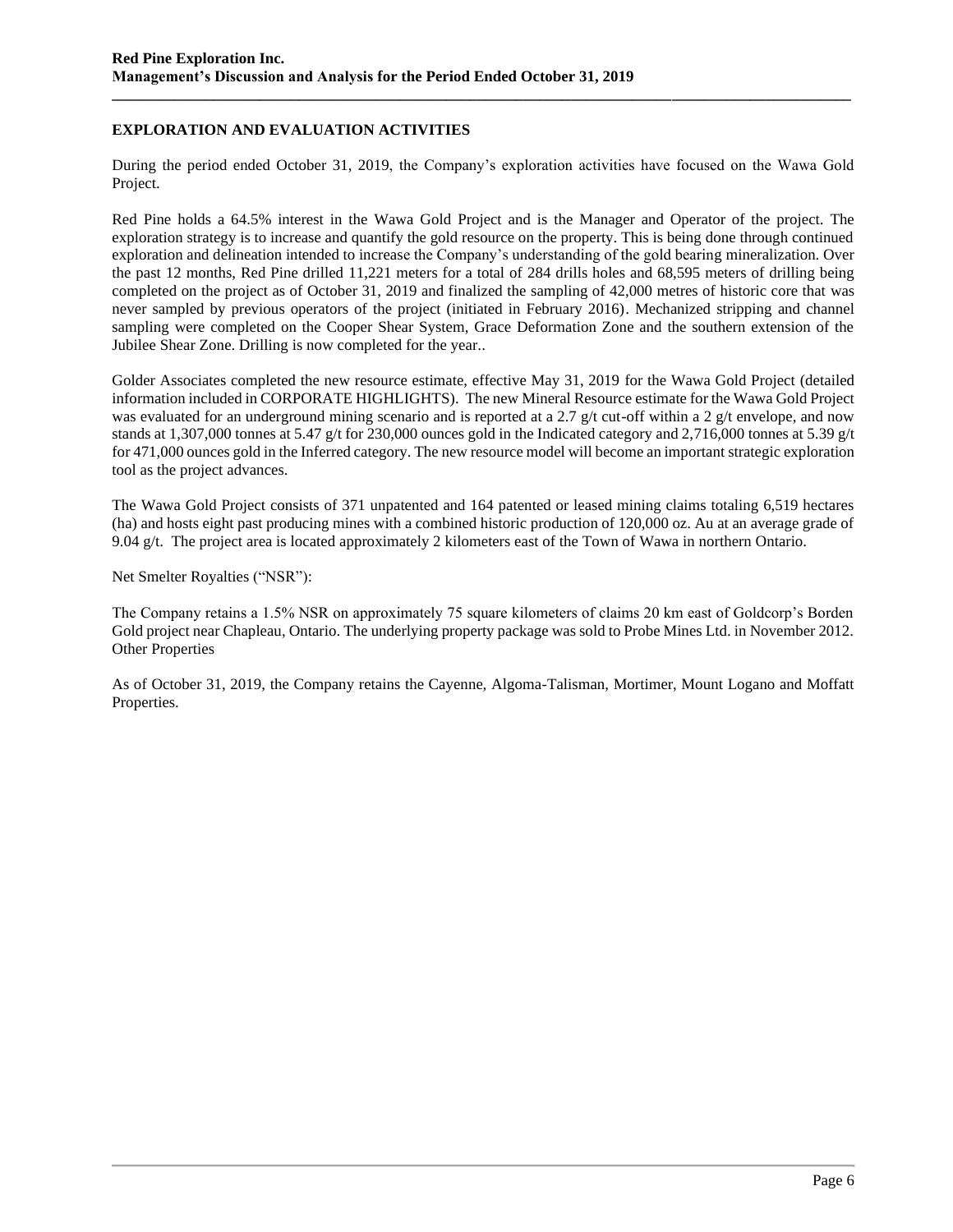# **RESULTS OF OPERATIONS**

The following are explanations of the material changes for the year ended October 31, 2019 compared to year ended October 31, 2018:

**\_\_\_\_\_\_\_\_\_\_\_\_\_\_\_\_\_\_\_\_\_\_\_\_\_\_\_\_\_\_\_\_\_\_\_\_\_\_\_\_\_\_\_\_\_\_\_\_\_\_\_\_\_\_\_\_\_\_\_\_\_\_\_\_\_\_\_\_\_\_\_\_\_\_\_\_\_\_\_\_\_\_\_\_\_\_\_\_\_\_\_\_\_\_\_**

|                                               | Three-month period ended | Three-month period ended |
|-----------------------------------------------|--------------------------|--------------------------|
|                                               | October 31, 2019         | October 31, 2018         |
| <b>Expenses</b>                               |                          |                          |
| Exploration Expenditures (note 6)             | 1,012,174                | 1,482,412                |
| General and Adminstrative                     | 113,114                  | 121,320                  |
| Payroll & Professional Fees                   | 93,368                   | 126,888                  |
| Depreciation and Amortization                 | 20,048                   | 27,949                   |
| Interest Income                               | (1,998)                  | (402)                    |
| Lease accretion $(gain)$ (note 5)             | (34, 342)                |                          |
| Deferred Premium                              |                          | (91, 923)                |
| Recovery of Exploration Expenditures (note 6) |                          | (669, 726)               |
| <b>Total Expense</b>                          | 1,202,365                | 996,518                  |
| <b>Loss and Comprehensive Loss for Period</b> | (1,202,365)              | (996, 518)               |
| Loss per share - basic and diluted            | \$<br>(0.00)             | \$<br>(0.00)             |
| Weighted average shares outstanding           | 369,230,323              | 294, 285, 255            |

### *Results for the period ended October 31, 2019*

- Exploration expenditures decreased to \$1,012,174 (2018: \$1,482,412) as the Company reduced its exploration activities.
- Recovery of exploration expenditures decreased to \$nil (2018: \$669,726) as result of the Company's joint venture partner no longer participating in its share of contributions.
- Payroll and professional fees decreased to \$93,368 (2018: \$126,888) as a result of decreased professional fees as compared to the previous period.
- General and administrative moderately decreased to \$113,114 (2018: \$121,320) as a result of a small decrease in investor relations activity as compared to the previous period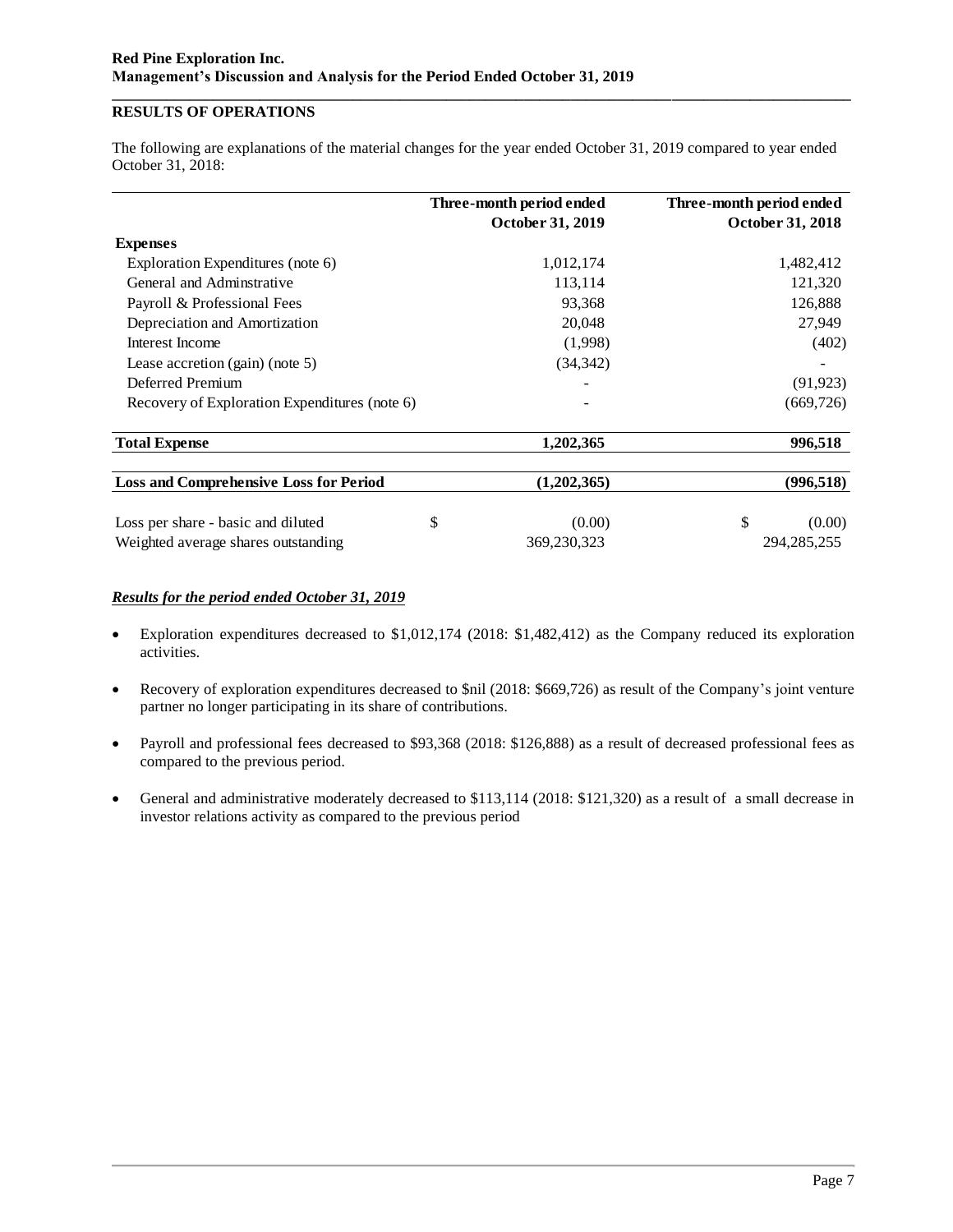# **QUARTERLY RESULTS OF OPERATIONS**

The following is selected quarterly information for the eight most recently completed quarters:

|                                            | <b>Quarter Ended</b>                                                               |             |           |             |
|--------------------------------------------|------------------------------------------------------------------------------------|-------------|-----------|-------------|
|                                            | <b>October 31, 2019</b><br><b>July 31, 2019</b><br>April 30, 2019 January 31, 2019 |             |           |             |
|                                            |                                                                                    |             |           |             |
| <b>Total Revenues</b>                      |                                                                                    |             |           |             |
| Exploration expenditures net of recoveries | 1,012,174                                                                          | 1,124,586   | 681,146   | 1,092,501   |
| Loss and Comprehensive loss for the        | (1,202,365)                                                                        | (1,547,200) | (918,052) | (1,361,970) |
| quarter                                    |                                                                                    |             |           |             |
| Basic and diluted loss per share           | (0.00)                                                                             | (0.01)      | (0.03)    | (0.00)      |
| <b>Working Capital Surplus (Deficit)</b>   | (82, 450)                                                                          | 1,125,990   | 2,657,522 | 3,256,206   |

**\_\_\_\_\_\_\_\_\_\_\_\_\_\_\_\_\_\_\_\_\_\_\_\_\_\_\_\_\_\_\_\_\_\_\_\_\_\_\_\_\_\_\_\_\_\_\_\_\_\_\_\_\_\_\_\_\_\_\_\_\_\_\_\_\_\_\_\_\_\_\_\_\_\_\_\_\_\_\_\_\_\_\_\_\_\_\_\_\_\_\_\_\_\_\_**

|                                                | <b>Quarter Ended</b> |                      |                      |                           |
|------------------------------------------------|----------------------|----------------------|----------------------|---------------------------|
|                                                | Oct 31, 2018<br>\$   | <b>July 31, 2018</b> | <b>April 30,2018</b> | January 31,<br>2018<br>\$ |
| <b>Total Revenues</b>                          |                      | 300,000              |                      |                           |
| Exploration expenditures net of recoveries     | 812,686              | 443,320              | 833,352              | 716,378                   |
| Loss and Comprehensive loss for the<br>quarter | (1,152,824)          | (413, 255)           | (1,131,775)          | (1,011,442)               |
| Basic and diluted loss per share               | (0.00)               | (0.00)               | (0.00)               | (0.01)                    |
| <b>Working Capital Surplus (Deficit)</b>       | 1,274,734            | 2,237,077            | 2,624,339            | 1,011,442                 |

### **OFF BALANCE SHEET TRANSACTIONS**

The Company does not have off-balance sheet arrangements including any arrangements that would affect the liquidity, capital resources, market risk support and credit risk support or other benefits.

# **DIVIDENDS**

The Company has neither declared nor paid any dividends on its Common Shares. The Company intends to retain its earnings, if any, to finance growth and expand its operations and does not anticipate paying any dividends on its common shares in the foreseeable future.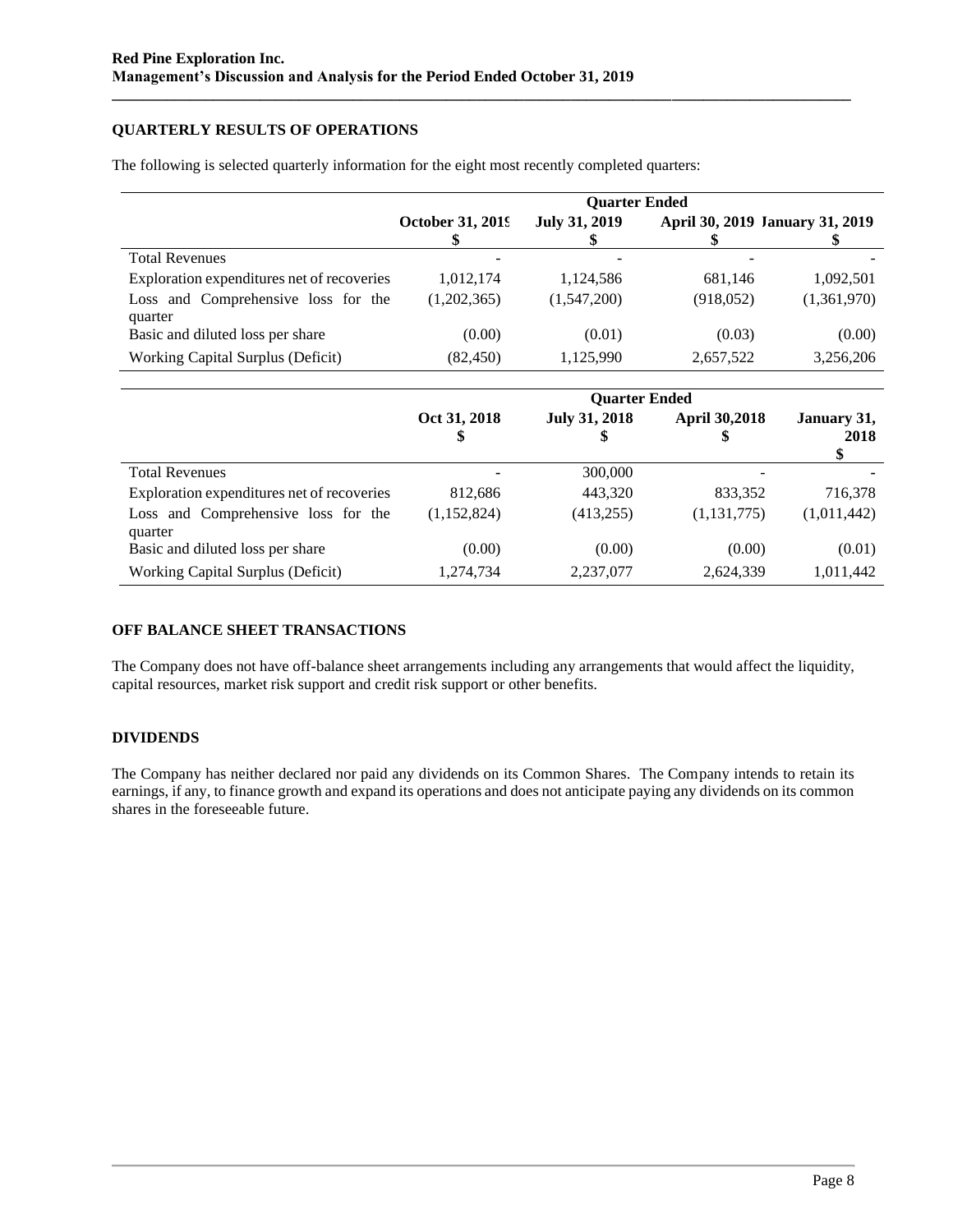# **EXPLORATION AND EVALUATION EXPENDITURES**

The Company has ownership interests in several exploration projects. The Wawa Gold Project is the primary focus of exploration.

**\_\_\_\_\_\_\_\_\_\_\_\_\_\_\_\_\_\_\_\_\_\_\_\_\_\_\_\_\_\_\_\_\_\_\_\_\_\_\_\_\_\_\_\_\_\_\_\_\_\_\_\_\_\_\_\_\_\_\_\_\_\_\_\_\_\_\_\_\_\_\_\_\_\_\_\_\_\_\_\_\_\_\_\_\_\_\_\_\_\_\_\_\_\_\_**

The following table summarizes the cumulative exploration and evaluation expenditures the Company has incurred on its mineral properties. The Wawa Gold property expenditures includes all amounts incurred by the joint-venture prior to any prorated recovery from the joint-venture partners.

|                                   | Wawa Gold<br><b>Property</b> | Cayenne<br><b>Property</b> | <b>Other</b><br><b>Properties</b> | <b>Total</b><br><b>Properties</b> |
|-----------------------------------|------------------------------|----------------------------|-----------------------------------|-----------------------------------|
|                                   |                              | 5                          | \$                                | \$                                |
| <b>Balance July 31, 2018</b>      | 35,558,433                   | 6,137,686                  | 8,482,174                         | 50,178,293                        |
| <b>Property Acquisition Costs</b> | 298,228                      |                            |                                   | 298,228                           |
| <b>Exploration Expenditures</b>   | 4,544,325                    |                            |                                   | 4,544,325                         |
| <b>Balance July 31, 2019</b>      | 40,400,986                   | 6,137,686                  | 8,482,174                         | 55,020,846                        |
| <b>Property Acquisiton Costs</b>  |                              |                            |                                   |                                   |
| <b>Exploration Costs</b>          | 1,012,174                    |                            |                                   | 1,012,174                         |
| Balance – October 31, 2019        | 41,413,160                   | 6,137,686                  | 8.482.174                         | 56,033,020                        |

During the three-month period ended October 31, 2019:

- a) The Company incurred total exploration and evaluation expenditures of \$1,012,174 on the Wawa Gold property (2018: \$1,482,412).
- b) During the period ended October 31, 2019, the Company's joint venture partner on the Wawa Gold Project, Citibar L.P. ("Citibar") did not participate in its share of contributions. Citabar's participating interest in the project will be decreased proportionately based on a predetermined formula for its non-participation in its share of contributions down to a minimum of 25%.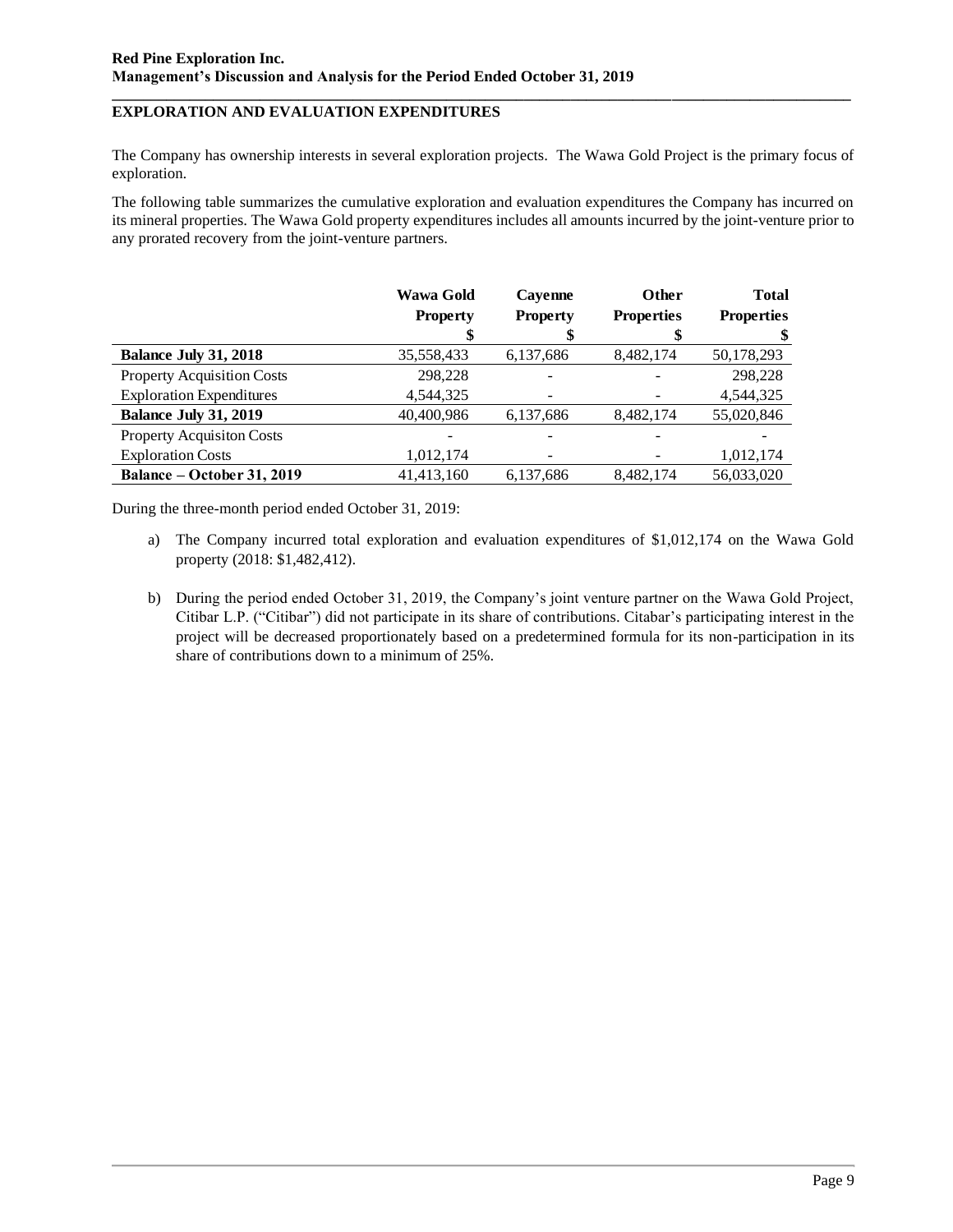# **Wawa Gold Project**

As at October 31, 2019 the Wawa Gold property consisted of 34 unpatented and mining claims and 164 patented and leased mining claims totaling 6,219 contiguous hectares and hosts several past producing mines. The project area is located approximately 2 kilometres east of the Town of Wawa in northern Ontario.

**\_\_\_\_\_\_\_\_\_\_\_\_\_\_\_\_\_\_\_\_\_\_\_\_\_\_\_\_\_\_\_\_\_\_\_\_\_\_\_\_\_\_\_\_\_\_\_\_\_\_\_\_\_\_\_\_\_\_\_\_\_\_\_\_\_\_\_\_\_\_\_\_\_\_\_\_\_\_\_\_\_\_\_\_\_\_\_\_\_\_\_\_\_\_\_**

On August 7, 2015, the Company met the conditions to earn its initial 30% interest in the underlying joint venture (the "Wawa Gold JV"), which was owned 30% by Augustine and 40% by Citabar, whereby the Company became the operating manager of the JV. In the fall of 2015, all 34 unpatented mining claims were transferred to a 30/30/40 shared holding to reflect the satisfied earn in agreement. As operating manager:

- a) The Company is entitled to receive project management fees from the JV partners.
- b) The Company shall be reimbursed periodically by the JV partners on a pro rata basis for all exploration expenditures incurred for the benefit of the joint-venture, which are recognized as a reduction of exploration expenditures when invoiced to the JV partners.

On February 3, 2017, the Company completed a plan of arrangement whereby Augustine became a wholly-owned subsidiary resulting in an increase in the ownership to 60% of the Wawa Gold Property.

#### **Cayenne Property**

The Cayenne property consisted of 2 unpatented claims (2 claim units) and 1 lease in Genoa Township located approximately 110 kilometers southwest of Timmins, Ontario. The Company owns 100% of the property.

#### **Algoma-Talisman Property**

The Company has a 100% interest in an MRO patented land package covering approximately 65 square kilometers of fee simple patented mineral rights in Coppell and Newton Townships of the Porcupine Mining Division of Northern Ontario located approximately 110 km southwest of Timmins, Ontario.

### **Mortimer Property**

The Company has a 100% interest in a block of 12 contiguous unpatented mining claims covering approximately 2.3 square kilometers in the Dore Township approximately 110 km southwest of Timmins, Ontario. The previous owners retain NSRs ranging between 0.2% and 2% on certain claims and the Company has the option to purchase a portion of these NSRs for various cash payments as specified in the original purchase agreements.

### **Mount Logano Property**

The Company held a 100% interest in 1 unpatented mining claim (3 claim units) located approximately 11 km east of the Dome mine in Timmins, Ontario. The claim is subject to a 3% NSR for gold and a 2% NSR for other minerals mined in the Mt. Logano Property. The Company has the right at any time to buy back 50% of the NSR (or 1.50% NSR for gold and 1.00% NSR for all other minerals) for the sum of \$3,000,000.

### **Moffatt Property**

The Company has a 100% interest in 4 unpatented mining claims covering 704 hectares located approximately 10 km northwest of Atikokan, Ontario.

### **Net Smelter Royalties**

The Company retains a 1.5% NSR on approximately 75 square kilometers of claims 20 km east of Goldcorp's Borden Gold project near Chapleau, Ontario. The underlying property package was sold to Probe Mines Ltd. in November 2012.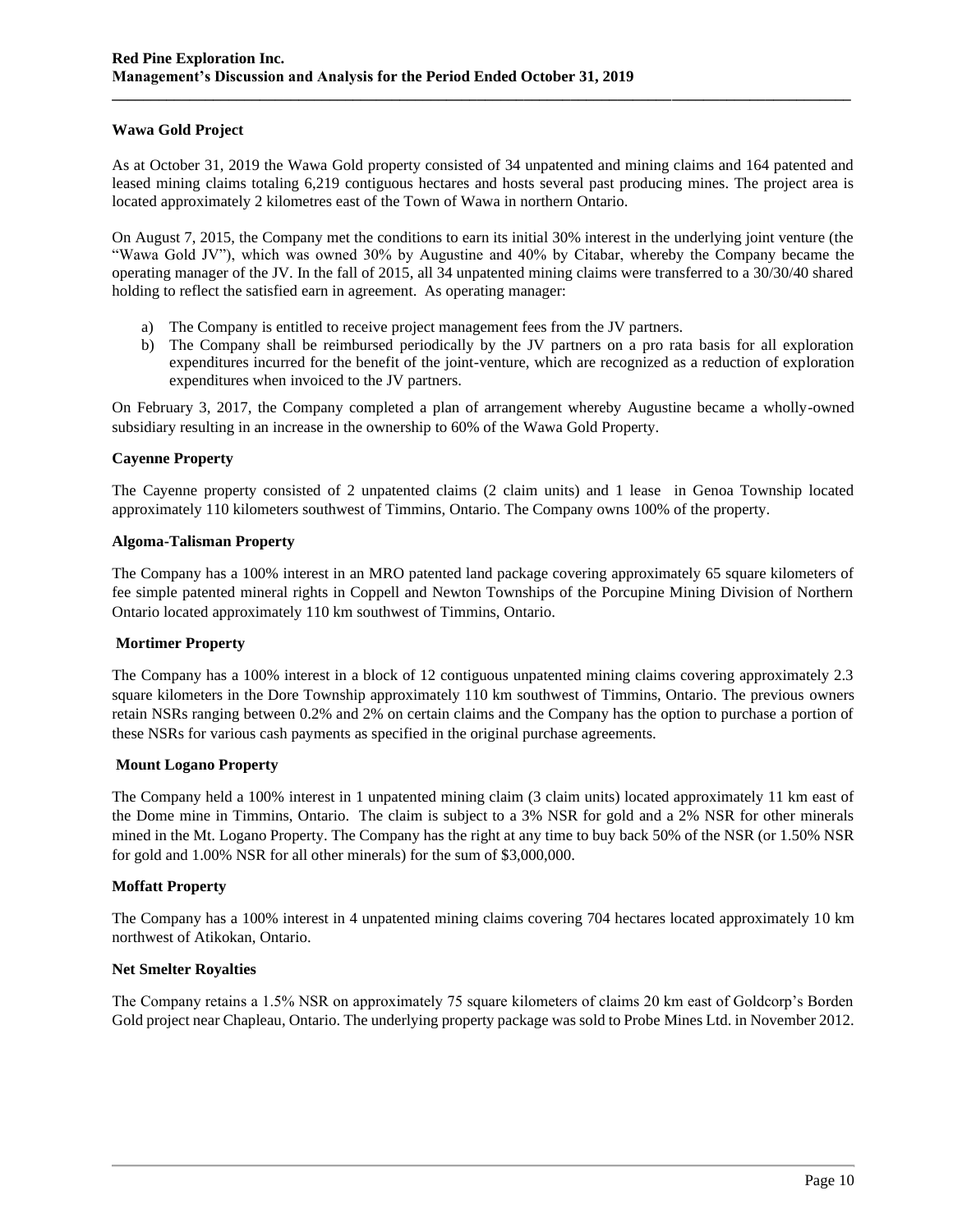# **LEASE AND SUBLEASE COMMITMENTS**

The Company has an office space lease agreement located at 141 Adelaide Street West from August 15, 2014 to August 14, 2019 and signed a sublease agreement with a third-party tenant whereby the Company shall receive sublease payments for the period from March 1, 2015 to August 14, 2019. The sublease payments are recognized as a reduction of General and Administrative expenses on the Statements of Loss and Comprehensive Loss. A security deposit totalling \$17,281 was received from the subtenant and is reported as a long-term liability on the Consolidated Statements of Financial Position. As of April 30, 2019, the Company was committed to annual lease payments for 141 Adelaide Street West of approximately \$223,020 and expects to receive the remaining sublease payments.

**\_\_\_\_\_\_\_\_\_\_\_\_\_\_\_\_\_\_\_\_\_\_\_\_\_\_\_\_\_\_\_\_\_\_\_\_\_\_\_\_\_\_\_\_\_\_\_\_\_\_\_\_\_\_\_\_\_\_\_\_\_\_\_\_\_\_\_\_\_\_\_\_\_\_\_\_\_\_\_\_\_\_\_\_\_\_\_\_\_\_\_\_\_\_\_**

On December 12, 2016, the Company signed an office space lease agreement for office space located at 145 Wellington Street West for seven (7) years from January 1, 2017 to December 31, 2023. On September 15, 2016, a security deposit totaling \$41,579 was remitted to the landlord, which is reported as a long-term asset on the Consolidated Statements of Financial Position. As of July 31, 2019, the Company was committed to annual lease payments for 145 Wellington Street West of approximately \$104,544.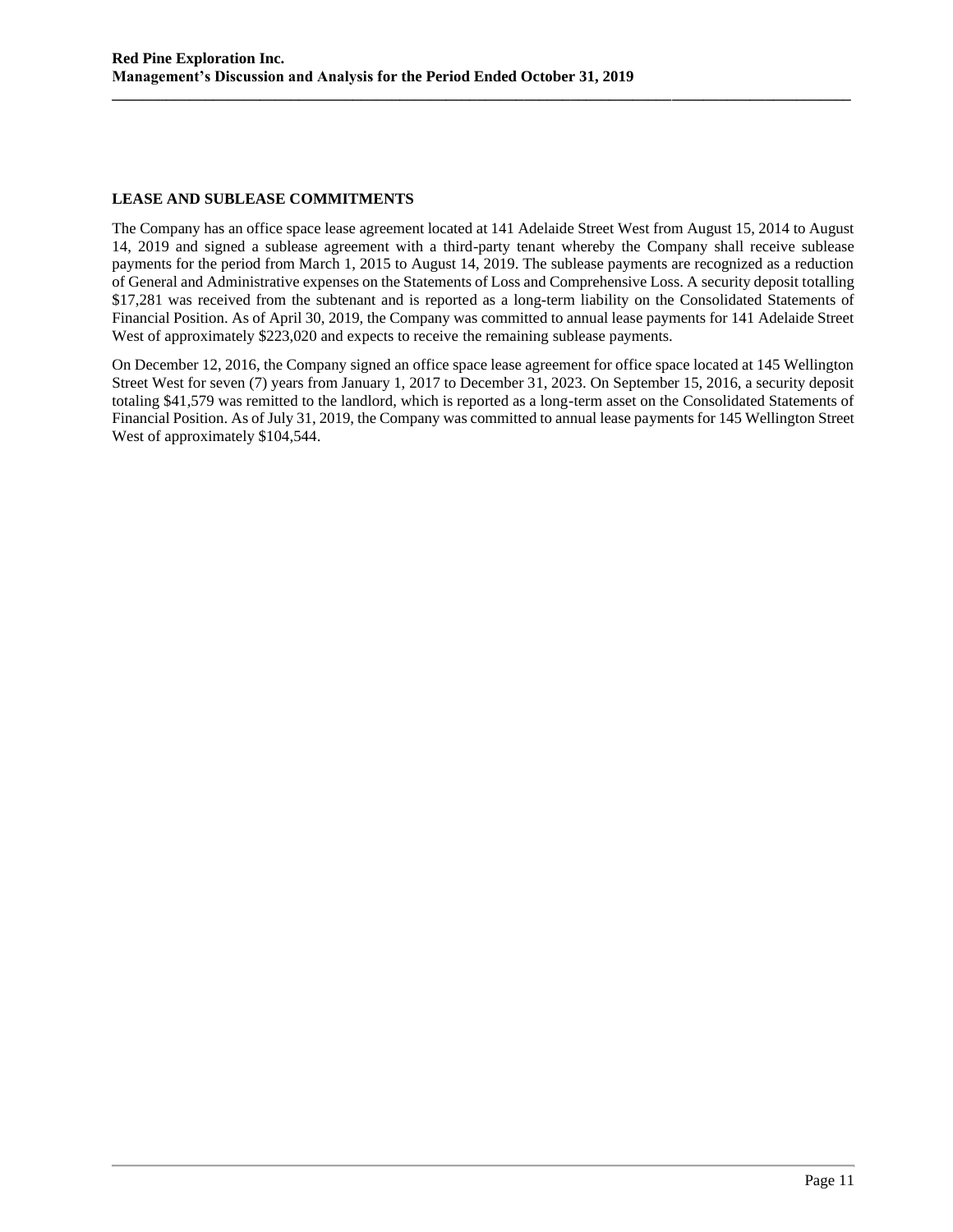# **RELATED PARTY TRANSACTIONS AND BALANCE**

Related parties as defined by IAS 24 *Related Party Disclosures* include the members of the Board of Directors, key management personnel and any companies controlled by these individuals. Key management personnel include those persons having authority and responsibility for planning, directing and controlling activities of the Company.

**\_\_\_\_\_\_\_\_\_\_\_\_\_\_\_\_\_\_\_\_\_\_\_\_\_\_\_\_\_\_\_\_\_\_\_\_\_\_\_\_\_\_\_\_\_\_\_\_\_\_\_\_\_\_\_\_\_\_\_\_\_\_\_\_\_\_\_\_\_\_\_\_\_\_\_\_\_\_\_\_\_\_\_\_\_\_\_\_\_\_\_\_\_\_\_**

Key management personnel for the Company consists of the CEO, CFO, President (effective October 23, 2019) VP Exploration and Executive Director of Mining.

|     |                                        | Three months ended October 31, |         |
|-----|----------------------------------------|--------------------------------|---------|
|     |                                        | 2019                           | 2018    |
|     |                                        |                                |         |
|     | Short-term benefits $(1)$              | 84,975                         | 84,795  |
|     | Share-based payments $(2)$             |                                | 112,069 |
|     | Total                                  | 84,975                         | 196,864 |
| (1) | Includes salary and professional fees. |                                |         |

(2) Represents the expense of stock options vested during the period

As of October 31, 2019, the following related party balances were outstanding:

Included in Amounts Receivable is an amount of \$127,778 (October 31, 2018: \$303,555) related to exploration, rent and general & administrative charges from companies under common management. The Companies share the services of certain senior officers along with other administrative services including office rental. Also included in amounts receivable is a \$200,000 promissory note due on demand by a company under common management. The note bears interest at 5% per annum. Former directors of wholly-owned subsidiary Augustine Ventures Inc., owe the Company \$16,863 (July 31, 2018: \$16,863), which has been included in amounts receivable. During the year ended July 31, 2019 the Company recorded an expected credit loss against the receivable from Citabar for the full carrying amount of the receivable of \$630,981. In accordance with the Wawa Gold Project JV agreement, Citabar's participating interest is decreased proportionately for not contributing in its share of JV expenditures. During the quarter ended October 31, 2019 did not fund its share of contributions along with indicating to the Company that it will not be participating in its share of joint venture expenditures for the remainder of 2019 and for the approved program for 2020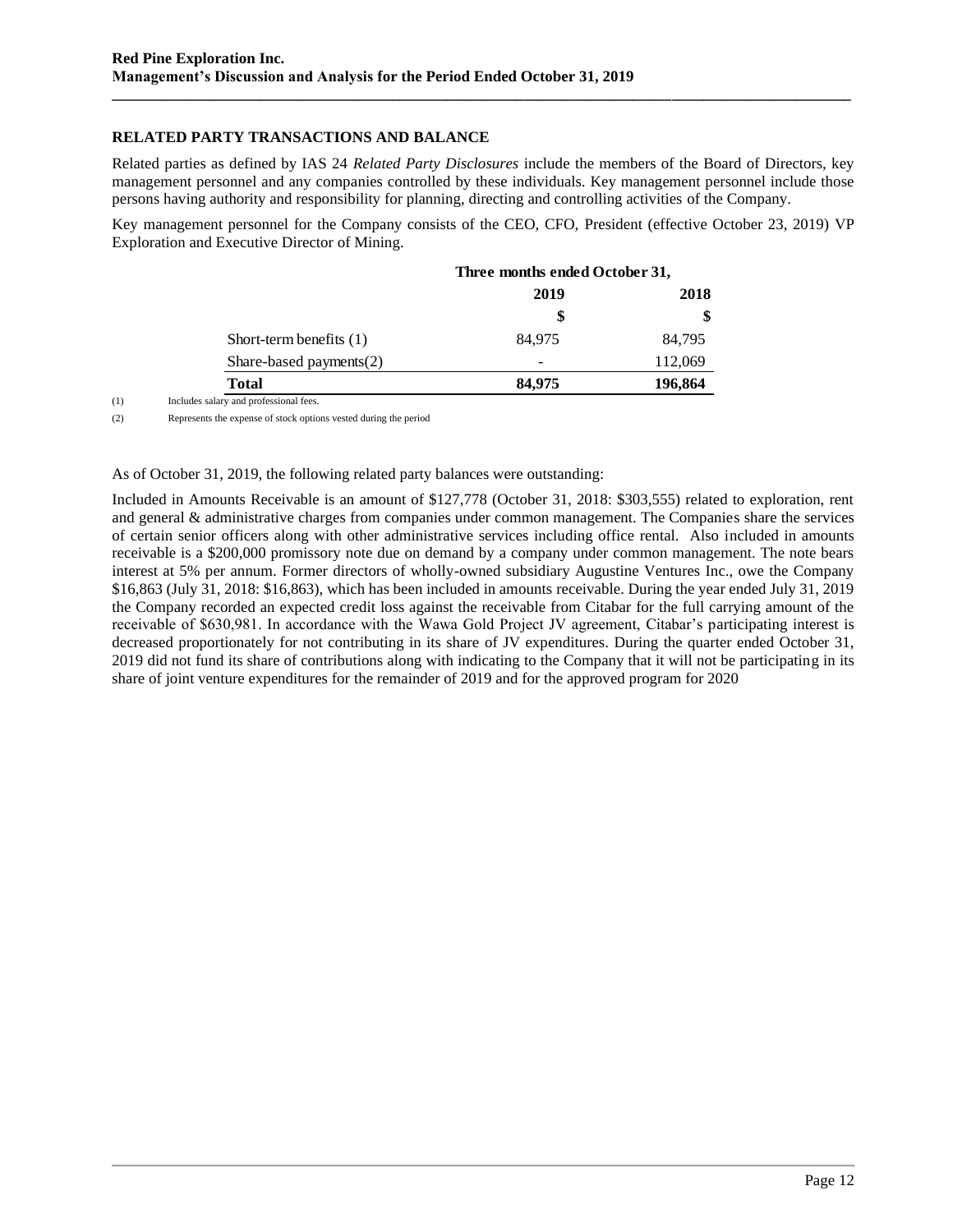# **SHARE CAPITAL**

The Company's share capital and equity instruments outstanding comprised the following:

|                                               | <b>October 31, 2019</b> | July 31, 2019 |
|-----------------------------------------------|-------------------------|---------------|
| <b>Issued:</b> Fully paid common shares       | 369,230,323             | 369, 230, 323 |
| <b>Issued:</b> Common share purchase warrants | 70,288,333              | 70,409,933    |
| <b>Issued:</b> Stock options                  | 18,262,500              | 18,262,500    |

As at the date of this MD&A, the fully paid common shares outstanding of the Company was 369,230,323.

#### *Common Shares*

The authorized share capital consists of an unlimited number of common shares. The common shares have no par value. As at October 31, 2019 the Company had 369,230,322 issued and outstanding common shares (July 31, 2019: 369,230,322). All issued and outstanding common shares are fully paid.

#### *Stock Options*

The Company has a stock option plan (the "Plan") pursuant to which the Company's Board of Directors may grant incentive stock options to directors, officers, employees and consultants at the discretion of the Board of Directors. The exercise price and vesting period of any option is fixed by the Board of Directors on the date of grant, in accordance with applicable stock exchange or other regulatory requirements, if applicable. The maximum aggregate number of common shares under option at any time under the Plan cannot exceed 10% of the issued shares.

All outstanding stock options vested immediately.

The following is a continuity schedule of stock options outstanding as at October 31, 2019 and October 31, 2018:

| <b>Expiry Date</b> | <b>Exercise</b><br><b>Price</b> | Outstanding<br>October 31,<br>2018 | <b>Granted</b> | <b>Exercised</b> | <b>Expired</b><br><sub>or</sub><br><b>Cancelled</b> | Outstanding<br>October 31,<br>2019 |
|--------------------|---------------------------------|------------------------------------|----------------|------------------|-----------------------------------------------------|------------------------------------|
| December 18, 2018  | \$ 0.500                        | 490,000                            |                |                  | (490,000)                                           |                                    |
| February 25, 2020  | \$0.500                         | 1,080,000                          |                |                  |                                                     | 1,080,000                          |
| August 27, 2020    | \$ 0.055                        | 1,875,000                          |                |                  |                                                     | 1,875,000                          |
| April 5, 2021      | \$0.080                         | 450,000                            |                |                  | (300,000)                                           | 150,000                            |
| April 6, 2022      | \$ 0.120                        | 2,725,000                          |                |                  | (250,000)                                           | 2,475,000                          |
| April 11, 2022     | \$ 0.120                        | 3.420,000                          |                |                  | ٠                                                   | 3,420,000                          |
| February 9, 2021   | \$ 0.070                        | 300,000                            |                |                  |                                                     | 300,000                            |
| August 10, 2023    | \$ 0.060                        | ۰                                  | 2,650,000      |                  |                                                     | 2,650,000                          |
| June 20, 2022      | \$0.060                         |                                    | 6,312,500      |                  | $\blacksquare$                                      | 6,312,500                          |
| <b>Total</b>       | \$0.11                          | 10,340,000                         | 8,962,500      |                  | 1,040,000                                           | 18,262,500                         |

### *(c) Warrants*

As at October 31, 2019, the Company had 70,288,333 share purchase warrants outstanding (October 31, 2018: 106,062,136) with exercise prices ranging from \$0.05 to \$0.17 per warrant.

During the period ended October 31, 2019, 121,600 warrants expired unexercised with a fair market value of \$15,393.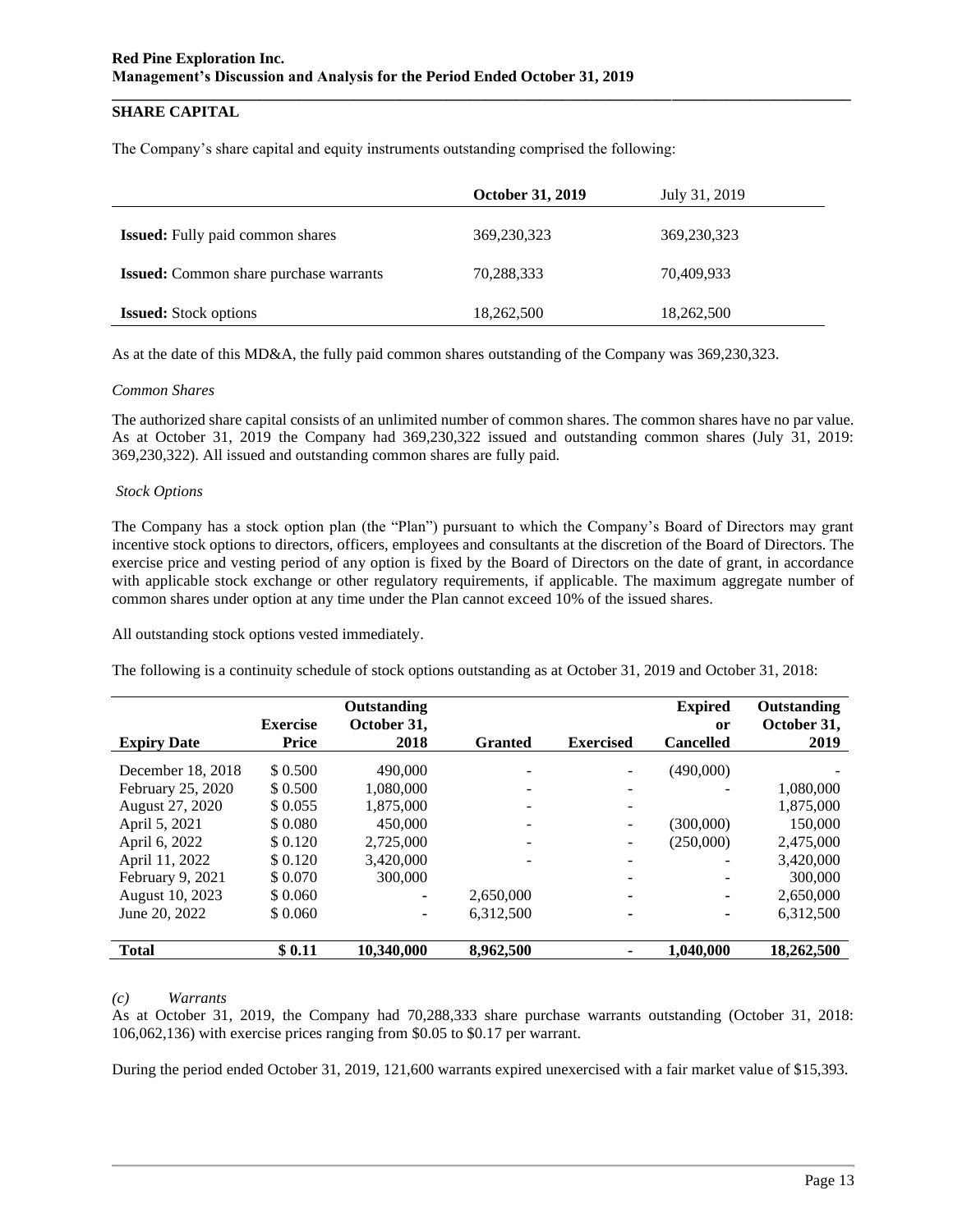|                                          | October 31, 2019      | <b>July 31, 2019</b> |
|------------------------------------------|-----------------------|----------------------|
| <b>Current Assets</b>                    |                       |                      |
| Cash and Cash Equivalents                | \$<br>324,279<br>\$   | 695,996              |
| <b>Market Securities</b>                 | 2,500                 | 2,500                |
| Amount Receivable                        | 233,510               | 803,559              |
| Lease Receivable (note 5)                | 100,561               |                      |
| Prepaid Expenses                         | 69,523                | 89,310               |
| <b>Total Current Assets</b>              | 730,372               | 1,591,365            |
| <b>Current Liabilities</b>               |                       |                      |
| Accounts Payable and Accured Liabilities | \$<br>609,604<br>- \$ | 354,499              |
| Lease liability (note 5)                 | 92,342                |                      |
| Flow-Through Provision (note 9)          | 110,876               | 110,876              |
| <b>Total Current Liabilities</b>         | 812,822               | 465,375              |
| <b>Working Capital</b>                   | (82, 450)             | 1,125,990            |

# **LIQUIDITY AND CAPITAL MANAGEMENT**

As at October 31, 2019, the Company had a working capital deficit of \$82,450 (July 31, 2019: \$1,125,990).

There were no changes in the Company's approach to capital management during the period ended October 31, 2019.

**\_\_\_\_\_\_\_\_\_\_\_\_\_\_\_\_\_\_\_\_\_\_\_\_\_\_\_\_\_\_\_\_\_\_\_\_\_\_\_\_\_\_\_\_\_\_\_\_\_\_\_\_\_\_\_\_\_\_\_\_\_\_\_\_\_\_\_\_\_\_\_\_\_\_\_\_\_\_\_\_\_\_\_\_\_\_\_\_\_\_\_\_\_\_\_**

In managing liquidity, the Company's primary objective is to ensure the entity can continue as a going concern while raising additional funding to meet its obligations as they come due. The Company's operations to date have been funded by issuing equity. The Company expects to improve the working capital position by securing additional financing.

The Company's investment policy is to invest excess cash in very low risk financial instruments such as term deposits or by holding funds in high yield savings accounts with major Canadian banks. Financial instruments are exposed to certain financial risks, which may include currency risk, credit risk, liquidity risk and interest rate risk.

The Company's mineral property interests are all in the exploration stage, as such the Company is dependent on external financing to fund its exploration activities and administrative costs. Management continues to assess the merits of mineral properties on an ongoing basis and may seek to acquire new properties or to increase ownership interests if it believes there is sufficient geologic and economic potential.

Management mitigates the risk and uncertainty associated with raising additional capital in current economic conditions through cost control measures that minimizes discretionary disbursements and reduces exploration expenditures that are deemed of limited strategic value.

The Company manages the capital structure (consisting of shareholders' deficiency) on an ongoing basis and adjusts in response to changes in economic conditions and risks characteristics of its underlying assets. Adjustments to the Company's capital structure may involve the issuance of new shares, assumption of new debt, acquisition or disposition of assets, or adjustments to the amounts held in cash, cash equivalents and short-term investments.

The Company is not subject to any externally imposed capital requirements other than flow-through spending commitments.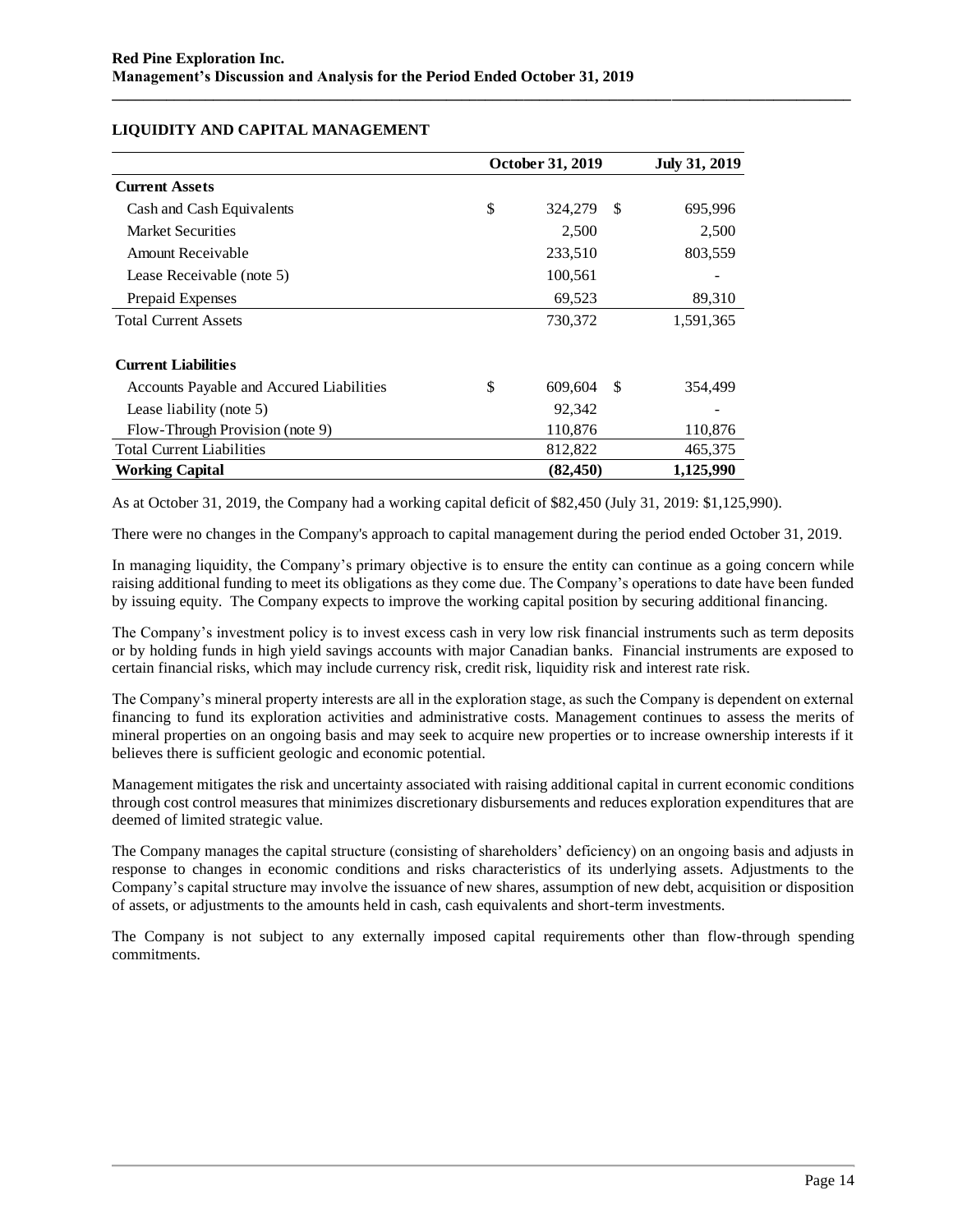### **SUBSEQUENT EVENTS**

On December 10, 2019, the Company announced that it intends to offer for sale, on a brokered private placement basis, securities of the Company (the "Offering") consisting of (i) units comprised of one "flow-through" common share (a "FT Share") of the Company (the "FT Units") and one half of one non-flow-through common share purchase warrant (each whole warrant, a "Warrant") with each whole Warrant being exercisable to acquire one common share at a price of \$0.05 per share for a period of 24 months following the closing date of the Offering at a price of \$0.035 per FT Unit and (ii) non-flow-through units of the Company (the "Non-FT Units" and together with the FT Units, the "Securities") with each Non-FT Unit being comprised of one common share (issued on a non-"flow-through" basis) and one whole Warrant, at a price of \$0.035 per Non-FT Unit, for aggregate gross proceeds to Red Pine of a minimum of \$2,000,000 (the "Minimum Proceeds") and a maximum of \$4,000,000 (the "Maximum Proceeds"). Each FT Share partially comprising the FT Units will be issued on a "flow-through" basis within the meaning of such term in the *Income Tax*  Act (Canada). Assuming the Minimum Proceeds are raised, comprised of \$1,000,000 of FT Units and \$1,000,000 of Non-FT Units, the Company will issue 57,142,858 common shares and 42,857,144 Warrants. Assuming the Maximum Proceeds are raised, comprised of \$2,000,000 of FT Units and \$2,000,000 of Non-FT Units, the Company will issue 114,285,715 common shares and 85,714,288 Warrants. The Offering will be led by Haywood Securities Inc. (the "Agent").

**\_\_\_\_\_\_\_\_\_\_\_\_\_\_\_\_\_\_\_\_\_\_\_\_\_\_\_\_\_\_\_\_\_\_\_\_\_\_\_\_\_\_\_\_\_\_\_\_\_\_\_\_\_\_\_\_\_\_\_\_\_\_\_\_\_\_\_\_\_\_\_\_\_\_\_\_\_\_\_\_\_\_\_\_\_\_\_\_\_\_\_\_\_\_\_**

The proceeds derived from the sale of the FT Shares will be used for "Canadian exploration expenses" (within the meaning of the *Income Tax Act* (Canada)) in connection with the mineral exploration programs of Red Pine. The proceeds derived from the sale of the Non-FT Units will be used for payment of certain expenses of the Company and for exploration expenses. Please see the Use of Proceeds table below.

On December 11, 2019, the Company announced that its ownership interest in its gold mineral property near Wawa, Ontario has increased from 60% to 64.5% as a result of Red Pine's joint venture partner, Citabar Limited Partnership's ("**Citabar**") election under the joint venture agreement effective August 15, 2015, a copy of which is filed under the Company's profile on www.SEDAR.com (the "**JV Agreement**"), not to fund the balance of the 2019 exploration program. Correspondingly, Citabar's interest has been reduced to 35.5%. At this time, Red Pine has not been advised whether Citabar will elect to fund its portion of the 2020 exploration budget. In the event Citabar elects not to fund all, or a portion of its participating interest in the joint venture in connection with the 2020 exploration program, Citabar's participating interest will be further diluted in accordance with the JV Agreement.

### **FINANCIAL INSTRUMENT RISK FACTORS**

The following disclosures are to enable users of the consolidated financial statements to evaluate the nature and extent of risks arising from financial instruments at the end of the reporting year:

#### *a) Credit risk*

The Company's credit risk is the risk of counterparty default on cash and cash equivalents held on deposit with financial institutions. The Company manages this risk by ensuring that deposits are only held with large Canadian banks and financial institutions. The Company's accounts receivable are sales tax receivables with negligible counterparty default risk.

### *b) Market risks*

The Company's market risk arises from changes in interest rates and commodity prices that could have an impact on profit and loss. This includes:

- Interest rate risk is the sensitivity of the fair value or of the future cash flows of a financial instrument to changes in interest rates. The Company does not have any financial assets or liabilities that were subject to variable interest rates.
- Commodity price risks, particularly with respect to gold, is the sensitivity of the fair value of, or of the future cash flows, from mineral assets. The Company manages this risk by continually monitoring base and precious metal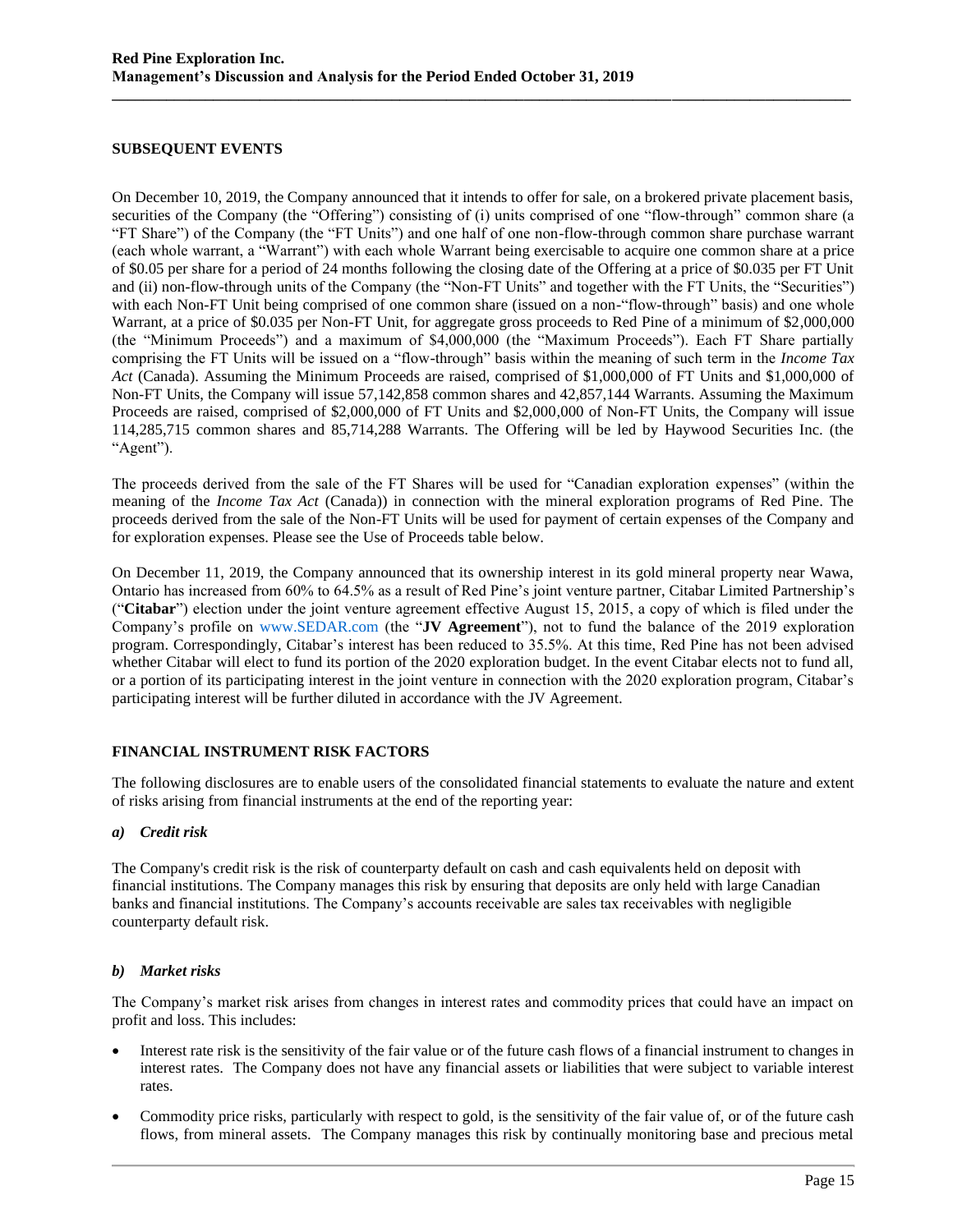prices and commodity price trends to determine the appropriate timing for funding the exploration or development of its mineral assets, or for the acquisition or disposition of mineral assets. The Company does not have any mineral assets at the development or production stage carried at historical cost. The Company has expensed the acquisition and exploration costs of its exploration stage mineral assets.

**\_\_\_\_\_\_\_\_\_\_\_\_\_\_\_\_\_\_\_\_\_\_\_\_\_\_\_\_\_\_\_\_\_\_\_\_\_\_\_\_\_\_\_\_\_\_\_\_\_\_\_\_\_\_\_\_\_\_\_\_\_\_\_\_\_\_\_\_\_\_\_\_\_\_\_\_\_\_\_\_\_\_\_\_\_\_\_\_\_\_\_\_\_\_\_**

- Marketable securities risk, is the sensitivity of the fair value of marketable securities to supply and demand for marketable securities. The Company manages this risk by continually monitoring the market pricing and trends of its portfolio of securities to determine the appropriate timing to complete any acquisitions or dispositions. The Company has determined the marketable securities risk at year-end is minimal.
- Currency risk, is the sensitivity of the fair value or of the future cash flows of financial instruments to changes in foreign exchange rates. The Company does not have any financial assets or liabilities that were subject to variable foreign exchange rates and as such the Company is not subject to currency risk.

# **RISKS AND UNCERTAINTIES**

The operations of the Company are speculative due to the high-risk nature of its business, which is the acquisition, financing, exploration and development of mining properties. Additional risks not currently known to the Company, or that the Company currently deems immaterial, may also impair the Company's operations. If any of the following risks actually occur, the Company's business, financial condition and operating results could be adversely affected.

#### *Management*

The success of the operations and activities of the Company is dependent to a significant extent on the efforts and abilities of its management, outside contractors, experts and other advisors. Investors must be willing to rely to a significant degree on management's discretion and judgement, as well as the expertise and competence of the outside contractors, experts and other advisors. The Company does not have a formal program in place for succession of management and training of management. The loss of one or more of the key employees or contractors, if not replaced on a timely basis, could adversely affect the Company operations and financial performance.

### *Additional capital*

The exploration activities of the Company may require substantial additional financing. Failure to obtain sufficient financing may result in delaying or indefinite postponement of exploration and development of any of the Company's properties. There can be no assurance that additional capital or other types of financing will be available if needed or that, if available, the terms of such financings will be favourable to the Company. In addition, low commodity prices may affect the Company's ability to obtain financing.

### *Credit risk*

The Company deposits cash with financial institutions it believes to be creditworthy. In some circumstances, cash balances at these financial institutions may exceed the federally guaranteed amount. The Company's current credit risk is primarily attributable to cash and accounts recoverable. Cash is held with a reputable, Tier A Canadian chartered bank and as such, management believes the risk of loss to be minimal. Accounts receivable is due from the federal government of Canada. Management believes that the credit risk with respect to financial instruments included in HST recoverable is minimal and remote.

#### *Liquidity risk*

The Company's ability to remain liquid over the long term depends on its ability to obtain financing necessary to complete exploration and development of its mineral properties and their future profitable production or, alternatively, upon the Corporation's ability to dispose of its interest on an advantageous basis.

#### *Currency risk*

The Company has no foreign currency denominated assets or liabilities. Major purchases are transacted in Canadian dollars and therefore the Company has no material foreign currency exposure.

#### *Interest rate risk*

The Company's cash balance is subject to changes in interest rates. Interest rate risk is minimal.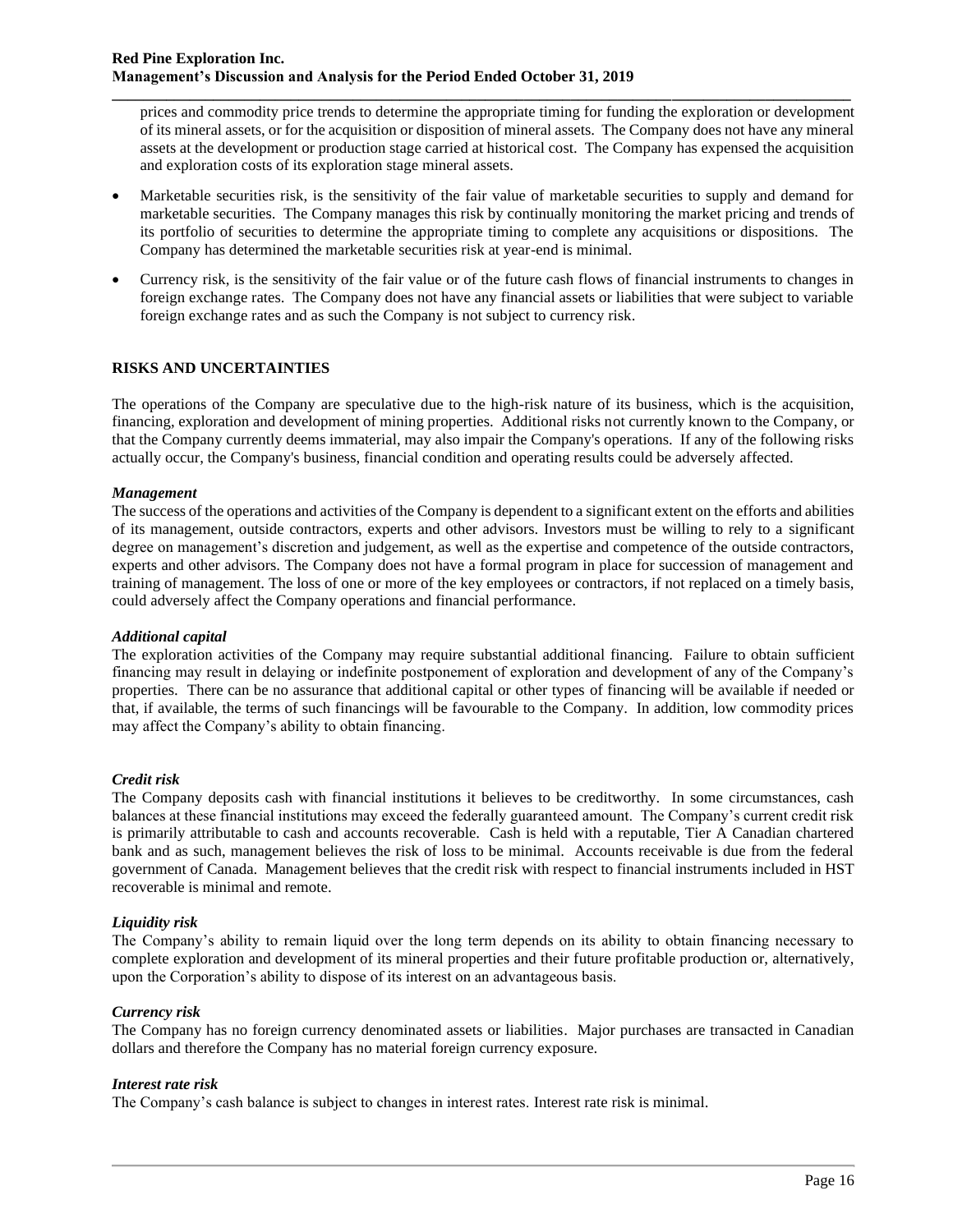#### *Tax risk*

The Company has commitments to incur Canadian Exploration Expenditures. Any shortfall could result in tax penalties assessed by the Canada Revenue Agency.

**\_\_\_\_\_\_\_\_\_\_\_\_\_\_\_\_\_\_\_\_\_\_\_\_\_\_\_\_\_\_\_\_\_\_\_\_\_\_\_\_\_\_\_\_\_\_\_\_\_\_\_\_\_\_\_\_\_\_\_\_\_\_\_\_\_\_\_\_\_\_\_\_\_\_\_\_\_\_\_\_\_\_\_\_\_\_\_\_\_\_\_\_\_\_\_**

# *Equity price risk*

Market risk arises from the possibility that changes in market prices will affect the value of financial instruments of the Company. Except for marketable securities, the Company's other financial instruments (cash, accounts receivable, accounts payable and accrued liabilities and due to related party) are not subject to price risk.

#### *Commodity price risk*

The Company is exposed to price risk with respect to gold and other commodity prices, such prices impacting the future economic feasibility of its exploration properties. The Company closely monitors gold and other commodity prices to determine the appropriate course of action to be taken by the Company.

#### *Environmental and permitting*

The Company's current or future operations, including development activities, are subject to environmental regulations, which may make operations not economically viable or prohibit them altogether. All aspects of the Company's operations are subject to environmental regulation in the various jurisdictions in which it operates. These regulations, among other things, mandate the maintenance of air and water quality standards, land reclamation, transportation, storage and disposal of hazardous waste. Environmental legislation is evolving in a manner which will require stricter standards and enforcement, increased fines and penalties for non-compliance, more stringent environmental assessments of proposed projects and a heightened degree of responsibility for companies and their officers, directors, and employees. There is no assurance that future changes in environmental regulation, if any, will not adversely affect the Company's operations.

#### *Acquisition*

The Company uses its best judgment to acquire mining properties for exploration and development. In pursuit of such opportunities, the Company may fail to select appropriate acquisition candidates or negotiate acceptable agreements, including arrangements to finance the acquisitions and development, or integrate such opportunity and their personnel with the Company. The Company cannot assure that it can complete any acquisition that it pursues or is currently pursuing, on favourable terms, or that any acquisition completed will ultimately benefit the Company.

#### *Competition*

The mining industry is intensely competitive in all its phases, and the Company competes with many companies possessing greater financial resources and technical facilities than the Company. Competition in the mining business could adversely affect the Company's ability to acquire suitable producing properties or prospectus for mineral exploration in the future.

#### *Political risk*

All the Company's mineral properties are located in Canada. Accordingly, the Company is subject to risks normally associated with exploration for and development of mineral properties in Canada, which the Company believes to be low.

#### *Business risk*

There are numerous business risks involved in the mineral exploration industry. The Company may not own 100% of a mineral concession or joint venture. Similarly, any non-compliance with or non-satisfaction of the terms of the Option by the Company could affect its ability to exercise the Option and earn its interest in the mining concessions and assets relating to properties.

#### *Surface Rights*

Mining concessions may not include surface rights and there can be no assurance that the Company will be successful in negotiating long term surface rights access agreements in respect of the properties. Failure to obtain surface rights could have an adverse impact on the Company's future operations.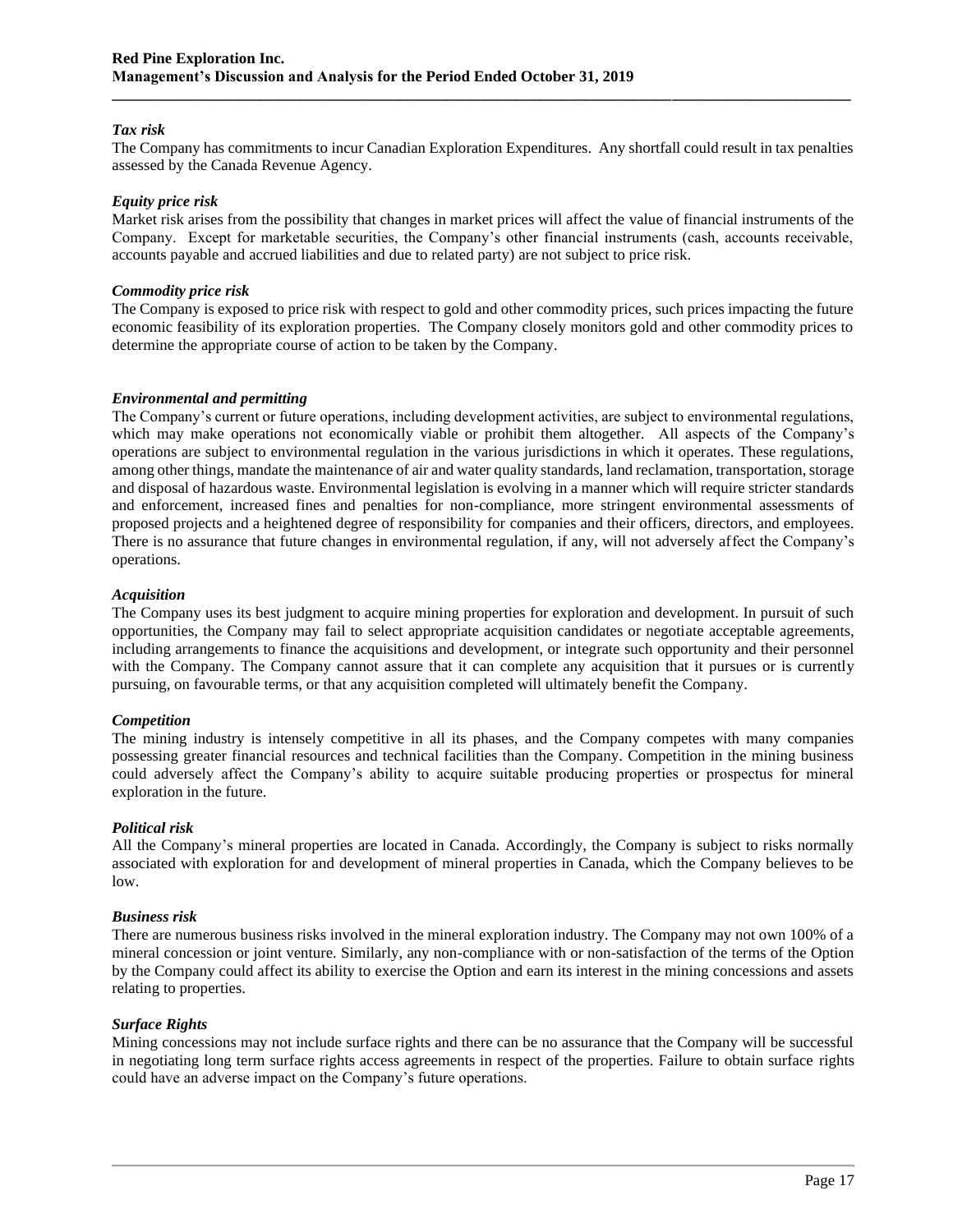# **GOING CONCERN**

Red Pine Exploration Inc. (the "Company" or "Red Pine") was founded in 1936 under the laws of Ontario, Canada for the acquisition, exploration, and development of mining properties. The Company's head office and primary location of its registered records is 145 Wellington Street West, Suite 1001, Toronto, Ontario, M5J 1H8. The Company is currently in the exploration stage and has not commenced any commercial operations.

**\_\_\_\_\_\_\_\_\_\_\_\_\_\_\_\_\_\_\_\_\_\_\_\_\_\_\_\_\_\_\_\_\_\_\_\_\_\_\_\_\_\_\_\_\_\_\_\_\_\_\_\_\_\_\_\_\_\_\_\_\_\_\_\_\_\_\_\_\_\_\_\_\_\_\_\_\_\_\_\_\_\_\_\_\_\_\_\_\_\_\_\_\_\_\_**

The accompanying Consolidated Financial Statements have been prepared on the basis of a going concern, which contemplates the realization of assets and liquidation of liabilities in the normal course of business.

As at October 31, 2019, the Company had a working capital deficit of \$82,450 (October 31, 2018: surplus \$1,274,734) and an accumulated deficit of \$66,494,485 (October 31, 2018: \$ 61,464,898).

In assessing whether the going concern assumption is appropriate, management considers all available information about the future, which is at least, but not limited to, twelve months from the end of the reporting period. The Company's ability to continue operations and fund its mining interest expenditures is dependent on management's ability to secure additional financing. Management is actively pursuing such additional sources of financing, and while it has been successful in doing so in the past, there can be no assurance it will be able to do so in the future. The Company is currently in the exploration stage and has not commenced commercial operations. These conditions cast significant doubt about the Company's ability to continue as a going concern.

The accompanying Consolidated Financial Statements do not give effect to adjustments that would be necessary should the Company be unable to continue as a going concern and therefore need to realize its assets and liquidate its liabilities and commitments in other than the normal course of business and at amounts different from those in the accompanying Consolidated Financial Statements.

# **CRITICAL ACCOUNTING POLICIES AND ESTIMATES**

#### *(a) Statement of compliance*

These Consolidated Financial Statements have been prepared in accordance and comply with International Financial Reporting Standards ("IFRS") as issued by the International Accounting Standards Board ("IASB") and interpretations issued by the IFRS Interpretations Committee ("IFRIC").

### *The Consolidated Financial Statements were approved by the Board of Directors on December 18, 2019.*

#### *(b) Basis of presentation*

These Consolidated Financial Statements have been prepared on a historical cost basis except for certain financial instruments that have been measured at fair value. In addition, these Consolidated Financial Statements have been prepared using the accrual basis of accounting, except for cash flow information.

### *(c) Basis of consolidation*

These consolidated financial statements include the accounts of the Company and its wholly-owned subsidiary Augustine Ventures Inc. All intercompany balances and transactions have been eliminated.

#### *(d) Significant accounting judgements and estimates*

The preparation of these consolidated financial statements requires management to make estimates and assumptions that affect the reported amounts of assets and liabilities at the date of the financial statements and reported amounts of expenses during the reporting period.

Actual outcomes could differ from these estimates. The consolidated financial statements include estimates which, by their nature, are uncertain. The impacts of such estimates are pervasive throughout the consolidated financial statements and may require accounting adjustments based on future occurrences. Revisions to accounting estimates are recognized in the period in which the estimate is revised and also in future periods when the revision affects both current and future periods. Significant accounting judgments, estimates and underlying assumptions are reviewed on an ongoing basis.

Significant assumptions about the future and other sources of estimation uncertainty that management has made at the end of the reporting period, that could have an effect on the amounts recognized in the consolidated financial statements relate to the following: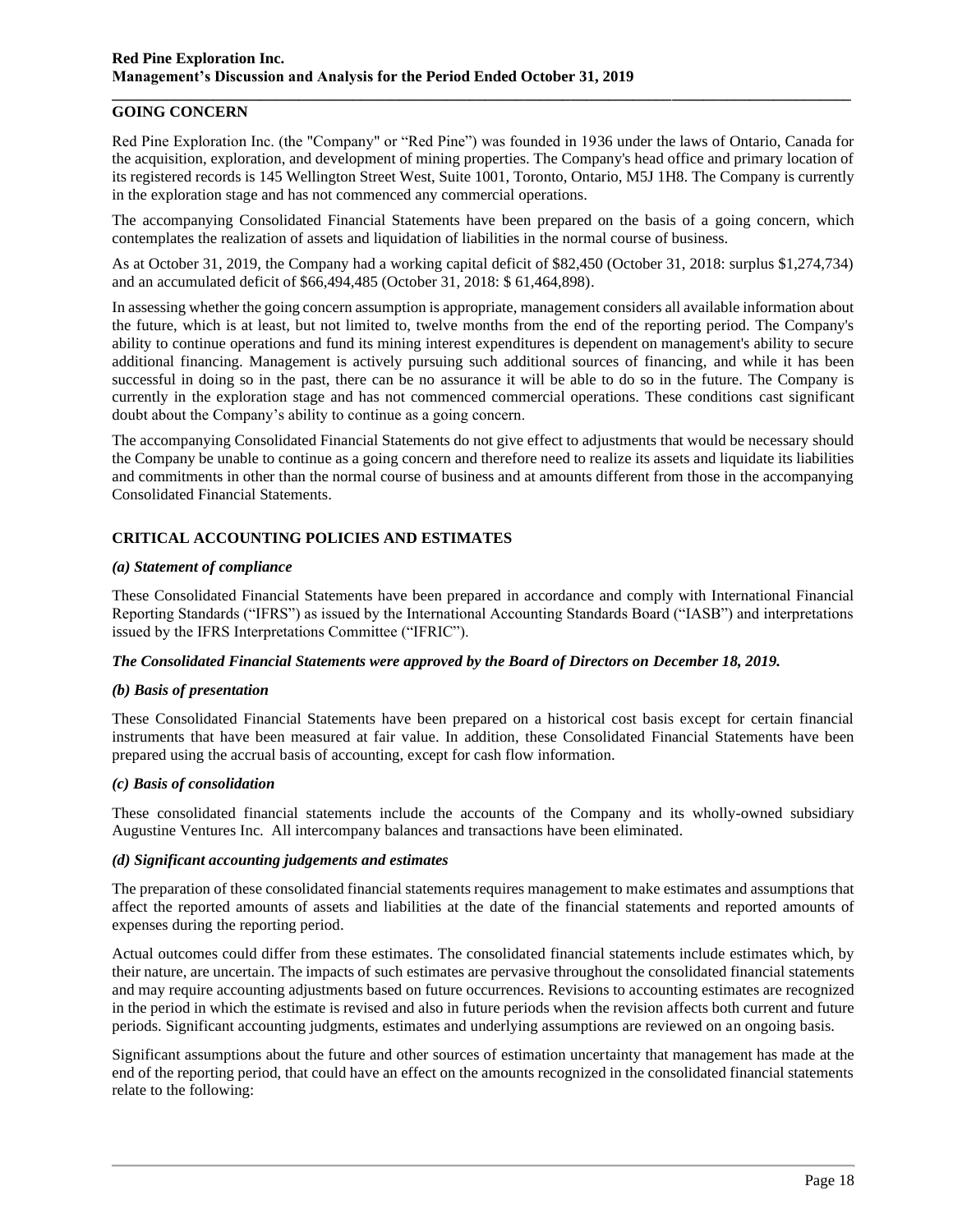#### *Going concern*

The preparation of the Consolidated Financial Statements requires management to make judgments regarding the going concern of the Company.

**\_\_\_\_\_\_\_\_\_\_\_\_\_\_\_\_\_\_\_\_\_\_\_\_\_\_\_\_\_\_\_\_\_\_\_\_\_\_\_\_\_\_\_\_\_\_\_\_\_\_\_\_\_\_\_\_\_\_\_\_\_\_\_\_\_\_\_\_\_\_\_\_\_\_\_\_\_\_\_\_\_\_\_\_\_\_\_\_\_\_\_\_\_\_\_**

#### *Share-based compensation*

Estimating fair value for granted stock options requires determining the most appropriate valuation model which is dependent on the terms and conditions of the grant. This estimate also requires determining the most appropriate inputs to the valuation model including the expected life of the option, volatility, dividend yield, and rate of forfeitures and making assumptions about *them.* The value of the share-based payment expense along with the assumptions and model used for estimating fair value for share-based compensation transactions are disclosed in Note 11 to the consolidated financial statements

#### *Deferred Flow-Through Premium and Flow-Through Provision Estimates*

The assumptions and calculations used for estimating the value attributed to the flow-through premiums on flowthrough financings and flow-through provisions as disclosed in Notes 8 and 9 to the consolidated financial statements

### *Deferred taxes*

The estimation of income taxes includes evaluating the recoverability of deferred tax assets based on an assessment of the Company's ability to utilize the underlying future tax deductions against future taxable income prior to expiry of those deductions. Management assesses whether it is probable that some or all of the deferred tax assets will not be realized. The ultimate realization of deferred tax assets is dependent upon the generation of future taxable income, which in turn is dependent upon the successful discovery, extraction, development and commercialization of mineral reserves. To the extent that management's assessment of the Company's ability to utilize future tax deductions changes, the Company would be required to recognize more or fewer deferred tax assets, and deferred tax provisions or recoveries could be affected*.*

### *Financial Instruments*

Effective August 1, 2018, the Company adopted IFRS 9, "Financial instruments, classification and measurement". IFRS 9 introduces new requirements for the classification and measurement of financial assets. The Company's adoption of IFRS 9 did not have a material impact on the consolidated financial statements.

IFRS 9 includes finalized guidance on the classification and measurement of financial assets. Under IFRS 9, financial assets are classified and measured either at amortized cost, fair value through other comprehensive income ("FVOCI") or fair value through profit or loss ("FVTPL") based on the business model in which they are held and the characteristics of their contractual cash flows. IFRS 9 largely retains the existing requirements in IAS 39 - Financial Instruments: Recognition and Measurement ("IAS 39"), for the classification and measurement of financial liabilities.

All financial assets not classified at amortized cost or FVOCI are measured at FVTPL. On initial recognition, the Company can irrevocably designate a financial asset at FVTPL if doing so eliminates or significantly reduces an accounting mismatch.

A financial asset is measured at amortized cost if it meets both of the following conditions and is not designated as FVTPL:

- It is held within a business model whose objective is to hold the financial asset to collect the contractual cash flows associated with the financial asset instead of selling the financial asset for a profit or loss;
- Its contractual terms give rise to cash flows that are solely payments of principal and interest. All financial instruments are initially recognized at fair value on the statement of financial position.

Subsequent measurement of financial instruments is based on their classification. Financial assets and liabilities classified at FVTPL are measured at fair value with changes in those fair values recognized in the statement of loss and comprehensive loss for the period. Financial assets classified at amortized cost and financial liabilities are measured at amortized cost using the effective interest method.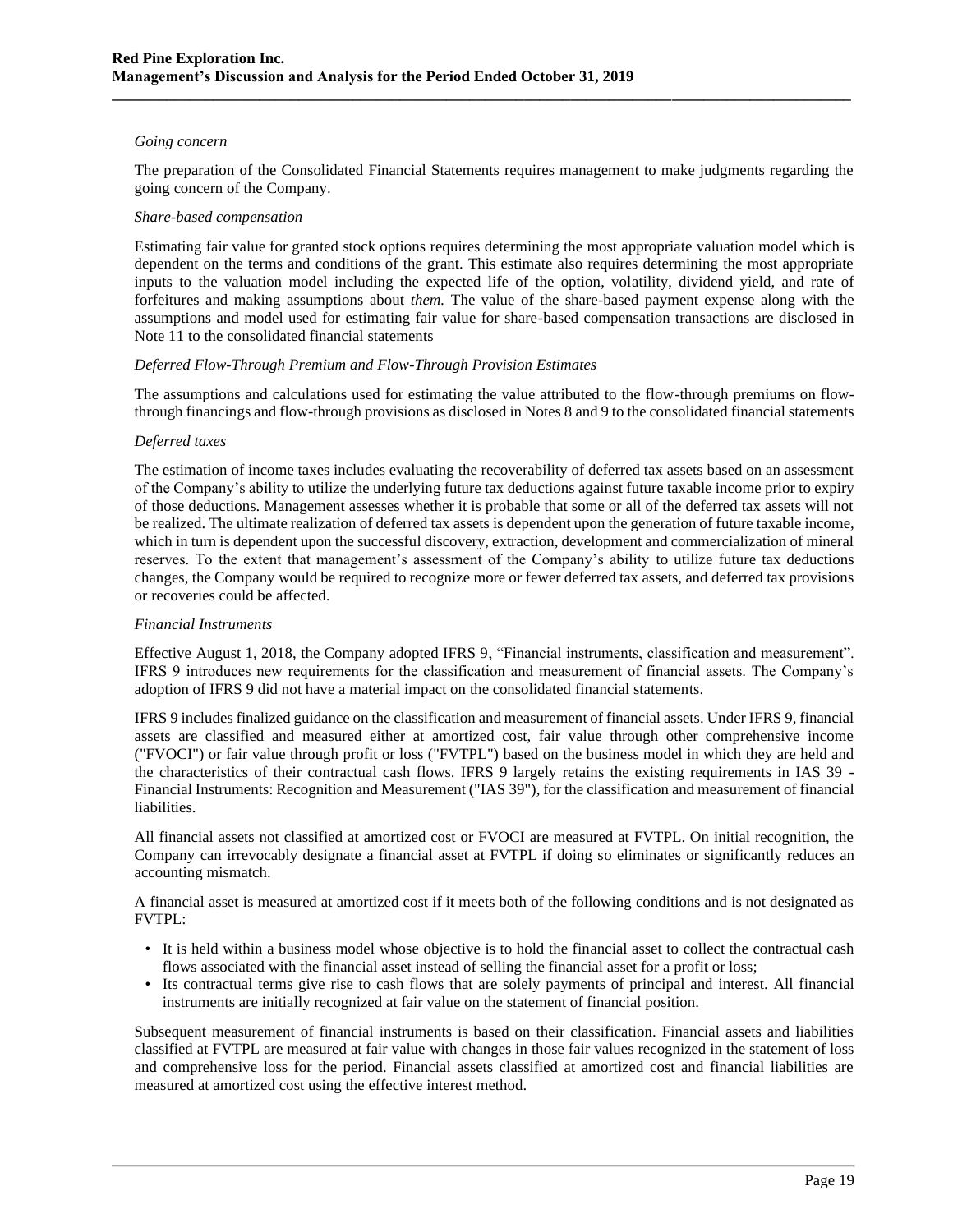### **Red Pine Exploration Inc. Management's Discussion and Analysis for the Period Ended October 31, 2019**

| <b>Financial assets:</b>           | <b>IAS 39 Classification</b>            | <b>IFRS 9 Classification</b> |
|------------------------------------|-----------------------------------------|------------------------------|
| Cash and cash equivalents          | <b>FVTPL</b>                            | <b>FVTPL</b>                 |
| Accounts receivable                | Loans & receivables                     | Amortized cost               |
| Marketable securities              | Available for sale                      | <b>FVTPL</b>                 |
| <b>Financial liabilities:</b>      | <b>IAS 39 Classification</b>            | <b>IFRS 9 Classification</b> |
| payable<br>Accounts<br>liabilities | and accrued Other financial liabilities | Amortized cost               |

#### Fair value hierarchy

The Company classifies its financial instruments according to a three-level hierarchy that reflects the significance of the inputs used in making the fair value measurements. The three levels of fair value hierarchy are as follows:

- Level 1 Unadjusted quoted prices in active markets for identical assets or liabilities;
- Level 2 Inputs other than quoted prices that are observable for assets or liabilities, either directly or indirectly; and
- Level 3 Inputs for assets or liabilities that are not based on observable market data.

Cash and cash equivalents, and marketable securities are classified within level 1 of the fair value hierarchy.

#### **New Accounting Pronouncement - IFRS 16 (leases)**

On August 1, 2019, the Company adopted IFRS 16 – Leases ("IFRS 16") which replaced IAS 17 – Leases and IFRIC 4 – Determining Whether an Arrangement Contains a Lease. IFRS 16 sets out the principles for the recognition, measurement, presentation and disclosure of leases. The standard is effective for annual periods beginning on or after January 1, 2019. IFRS 16 eliminates the classification of leases as either operating leases or finance leases for a lessee. Instead, all leases are treated in a similar way to finance leases applied in IAS 17. IFRS 16 does not require a lessee to recognize assets and liabilities for short-term leases (i.e. leases of 12 months or less), leases with certain variable lease payments and leases of low-value assets.

The Company applied IFRS 16 using the modified retrospective method. Under this method, financial information will not be restated and will continue to be reported under the accounting standards in effect for those periods. The Company will recognize lease liabilities related to its lease commitments for its office leases. The lease liabilities will be measured at the present value of the remaining lease payments, discounted using the Company's estimated incremental borrowing rate as at January 1, 2019, the date of initial application, resulting in no adjustment to the opening balance of deficit. The associated right-of-use assets will be measured at the lease liabilities amount.

The following is the accounting policy for leases as of August 1, 2019 upon adoption of IFRS 16: *Lease liability, right of use assets* 

At inception of a contract, the Company assesses whether a contract is, or contains, a lease. A contract is, or contains, a lease if the contract conveys the right to control the use of an identified asset for a period of time in exchange for consideration. The Corporation assesses whether the contract involves the use of an identified asset, whether the right to obtain substantially all of the economic benefits from use of the asset during the term of the arrangement exists, and if the Company has the right to direct the use of the asset. At inception or on reassessment of a contract that contains a lease component, the Company allocates the consideration in the contract to each lease component on the basis of their relative standalone prices.

As a lessee, the Company recognizes a right-of-use asset and a lease liability at the commencement date of a lease. The right-of-use asset is initially measured at cost, which is comprised of the initial amount of the lease liability adjusted for any lease payments made at or before the commencement date, plus any decommissioning and restoration costs, less any lease incentives received.

The right-of-use asset is subsequently depreciated from the commencement date to the earlier of the end of the lease term, or the end of the useful life of the asset. In addition, the right-of-use asset may be reduced due to impairment losses, if any, and adjusted for certain remeasurements of the lease liability.